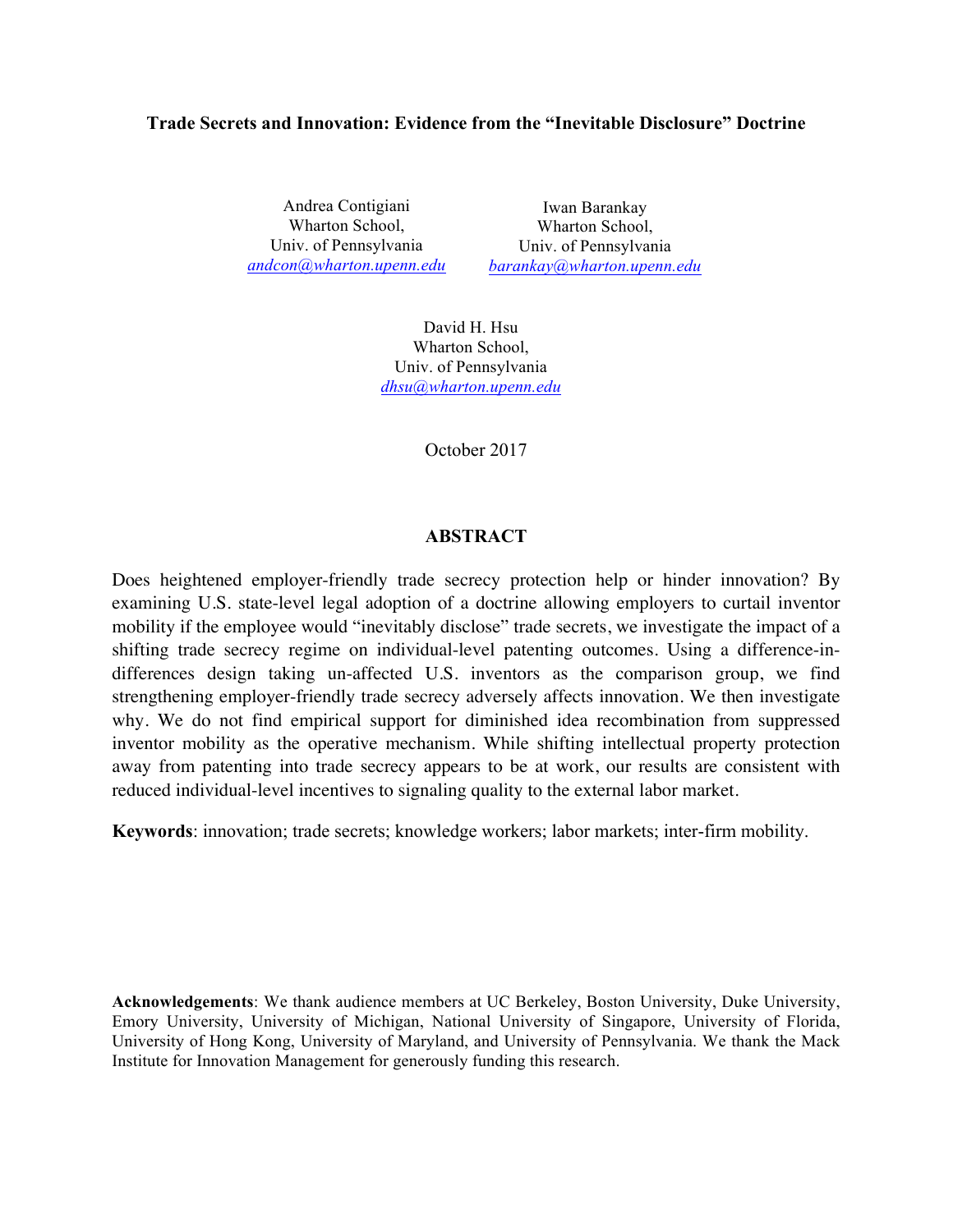### **Introduction**

When surveyed about the most common modality for appropriating returns from both their product and process innovations, industrial managers most frequently respond that trade secrecy and the closely-related mechanism of lead time advantage are by far the most important channels (e.g., Cohen, et al., 2000). Despite the stated importance of the secrecy channel, the empirical social science literature has predominately focused on patents, which are rated as far less important in the surveys as a means of appropriating returns from innovation. The likely reason for this mismatch is observability, a prerequisite for empirical analysis: patent protection is granted in exchange for detailed disclosure, while managers have an economic incentive to keep trade secrets secret (discovering trade secrets via legal channels such as accidental disclosure, independent discovery, and backward engineering invalidates them).<sup>1</sup> The empirical literature on trade secrecy has therefore been understandably sparse, even while the theoretical literature suggests that the most important commercial business ideas are likely to be protected via trade secrets, especially in weak property rights regimes (Anton and Yao, 2004).<sup>2</sup>

A law and economics perspective of trade secrecy law suggests its evolution arising from the need to balance efforts to protect trade secrets (e.g., Friedman, Landes & Posner, 1991), and more specifically the interests of employers (in appropriating returns from their human capital investments) with those of employees (in self-determining career choice) (e.g., Fisk, 2001). This balance likely affects innovation processes and incentives. However, it is not theoretically clear how shifts in trade secrecy protection strength might impact innovation outcomes.

<sup>&</sup>lt;sup>1</sup> Patent-based intellectual property protection is a useful contrast. To obtain a patent in the U.S., an invention should be novel (compared to the "prior art"), non-obvious, and useful. The quid pro quo of 20 years of patent protection of an invention is granted in exchange for detailed, codified invention disclosure. By comparison, trade secrets can apply beyond technical domains, and may include a broad spectrum of dimensions of business competitiveness (and so the scope of what could be protected by trade secrecy is much wider). Trade secrets protection against unlawful procurement can extend indefinitely and is adjudicated at the U.S. state level, as compared to patents, which are of fixed length and enforced at the federal level.

<sup>&</sup>lt;sup>2</sup> See Moser (2012), Castellaneta, Conti & Kacperczyk (2017), and Png (2017) for recent exceptions.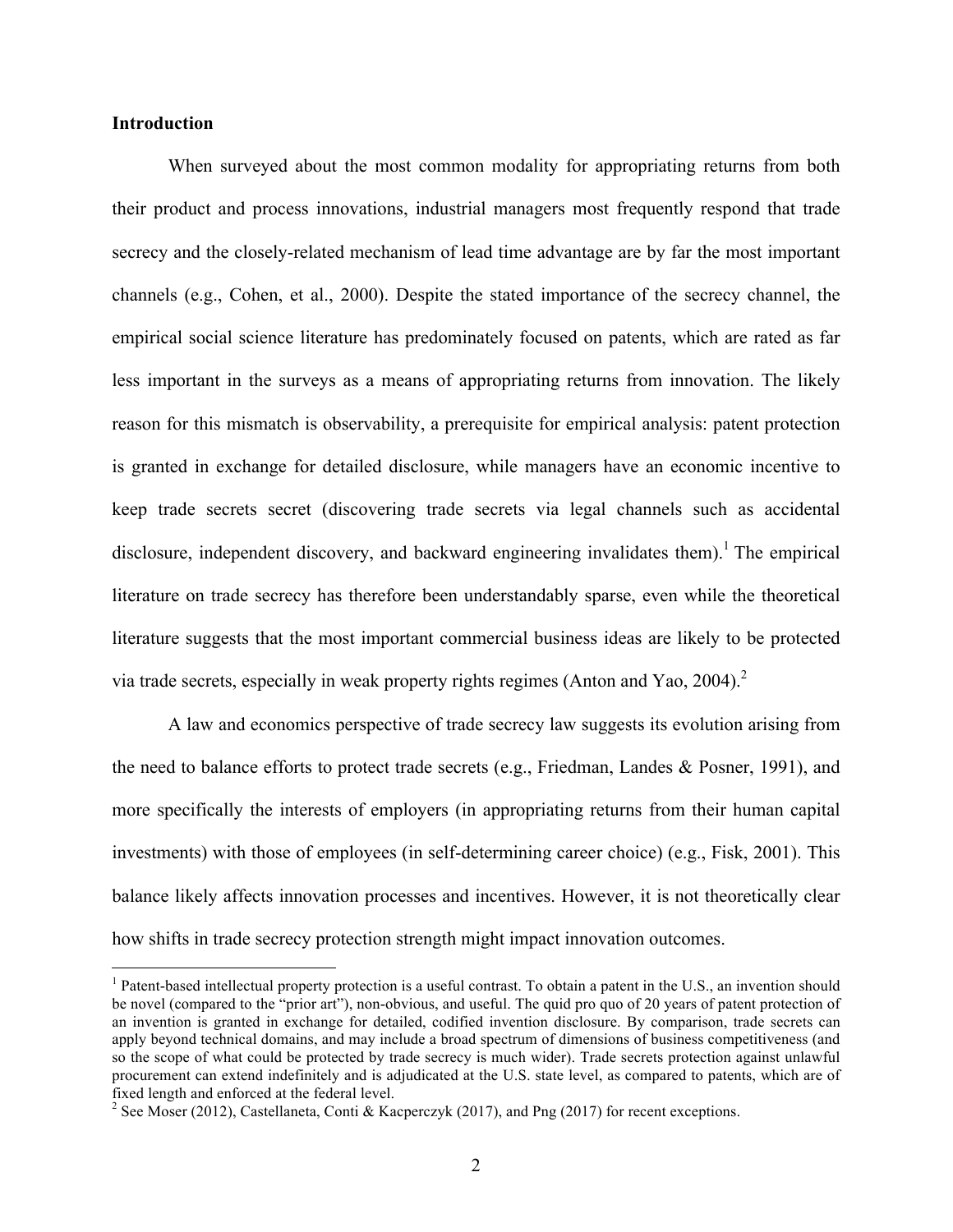On one hand, a more employer-friendly trade secrecy regime may incentivize employers to increase their investments in employee firm-specific human capital since the frictions to employee mobility are enhanced. This may boost innovation outcomes. On the other hand, the innovation literature has stressed the need for idea recombination for innovation outcomes (e.g., Fleming, 2001). To the extent that employer-friendly trade secrecy regimes place frictions on the circulation of individuals and ideas across technical, organizational and geographic boundaries, innovation outcomes may consequently be dampened (e.g., Hellmann and Perotti, 2011). Another set of theories, rooted in labor market dynamics, predicts a negative relation between a more employer-friendly trade secrecy regime and innovation outcomes. This is due to, among other things, muting employees' ability to use the external labor market to signal their quality (which could otherwise be useful in obtaining improved employment terms). Higher thresholds for labor market mobility stemming from an employer-friendly trade secrecy regime may therefore be associated with less employee innovation effort.

Because the theoretical relationship between trade secrecy regime and innovation outcomes is ambiguous (in large part because the production function of innovation is complex, multi-dimensional, uncertain, and hard to verify), we seek to empirically examine the relationship. We do so by exploiting a context afforded by shifting trade secrecy legal regimes (outside of contractual agreements) in a set of U.S. states to estimate the effect of trade secrecy environment on innovation outcomes. The "inevitable disclosure" doctrine (IDD) holds that courts may enjoin an employee from switching employers for a certain period of time if plaintiffs can show that it would not be possible for the employee to perform her job without *inevitably disclosing* the prior employer's trade secret (more on this in the next section). The prior literature on inventor human capital and organizations has tended to focus on contract law, either non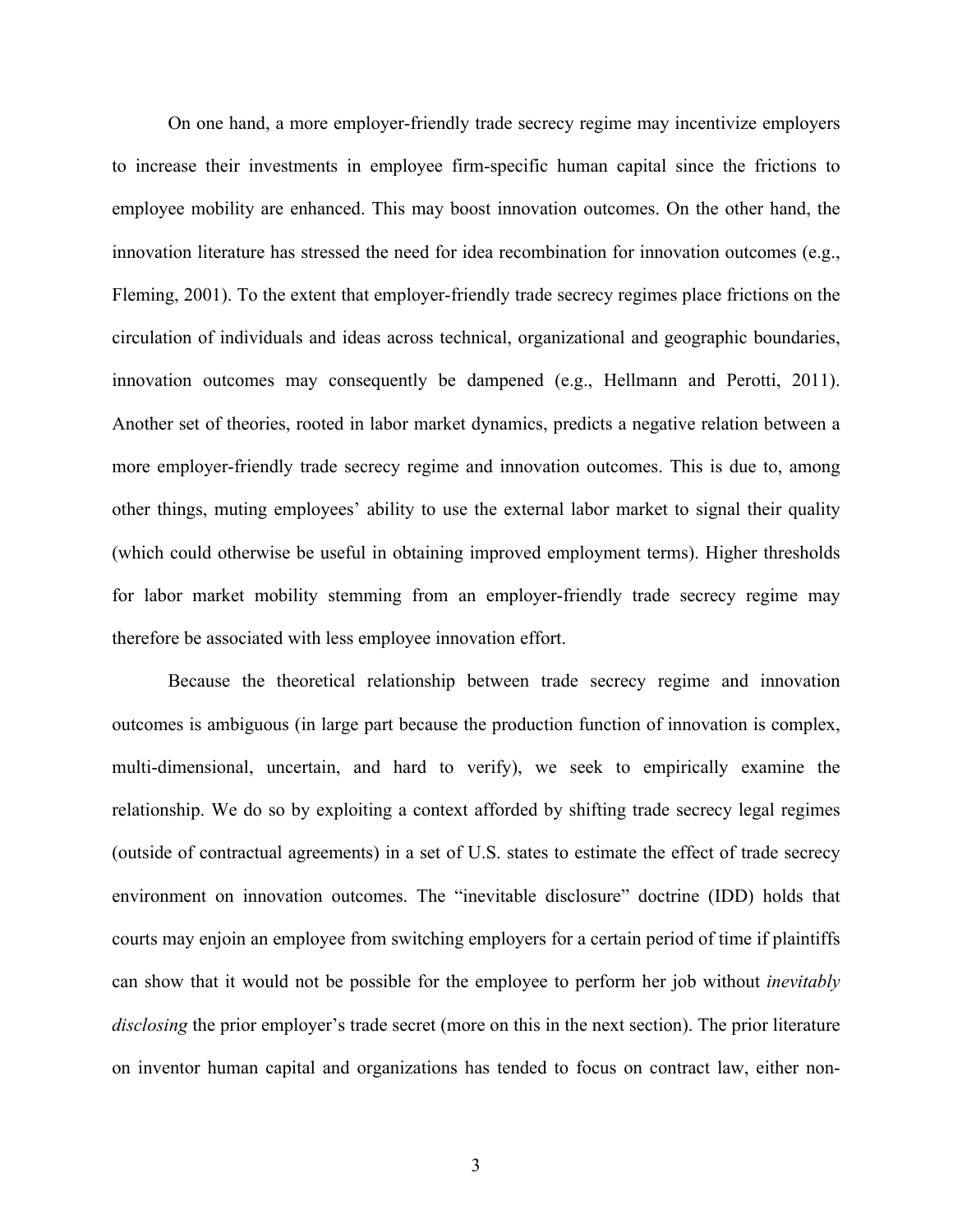disclosure agreements or covenants not to compete, though that literature has not clearly established the effect on innovation outcomes. By contrast, we examine trade secrecy law in part because there are a range of circumstances tied to competitive situations in which contractual agreements are typically not struck between or among parties. This is due to, among other things, differences in corporates strategies and possible difficulties in governing such arrangements.

Using a difference-in-differences style empirical design, we find that the average effect of IDD on innovation quality, as measured by forward-citation-weighted patent counts, is negative, both at the inventor-year and U.S. state-year levels of analysis. We then explore the mechanisms that may be driving this effect. We first examine whether this negative effect is driven by a substitution away from the less effective appropriation channel (e.g., patenting) and into the strengthened channel (e.g., trade secrecy). We then analyze two theories predicting a negative relationship, mitigated inventor idea circulation resulting in lower idea recombination and muted inventor incentives arising from frictions to labor market mobility. By presenting empirical evidence on a sub-sample of data in which substitution between patenting and trade secrecy is unlikely, we conclude that our main results are consistent with the dampened labor market incentives mechanism. We also contextualize the other part of the sample which may be subject to intellectual property substitution in the face of altered trade secrecy business environments, arguing that at least part of the decline in patenting is linked to less innovation.

The remainder of the paper takes the following form. Section 2 discusses the institutional context: U.S. trade secrecy law and IDD. Section 3 summarizes the theoretical perspectives that may impact the relationship between IDD and innovation outcomes. Section 4 describes the dataset. Section 5 presents the main analyses and empirical tests of possible mechanisms. A final section concludes by discussing implications.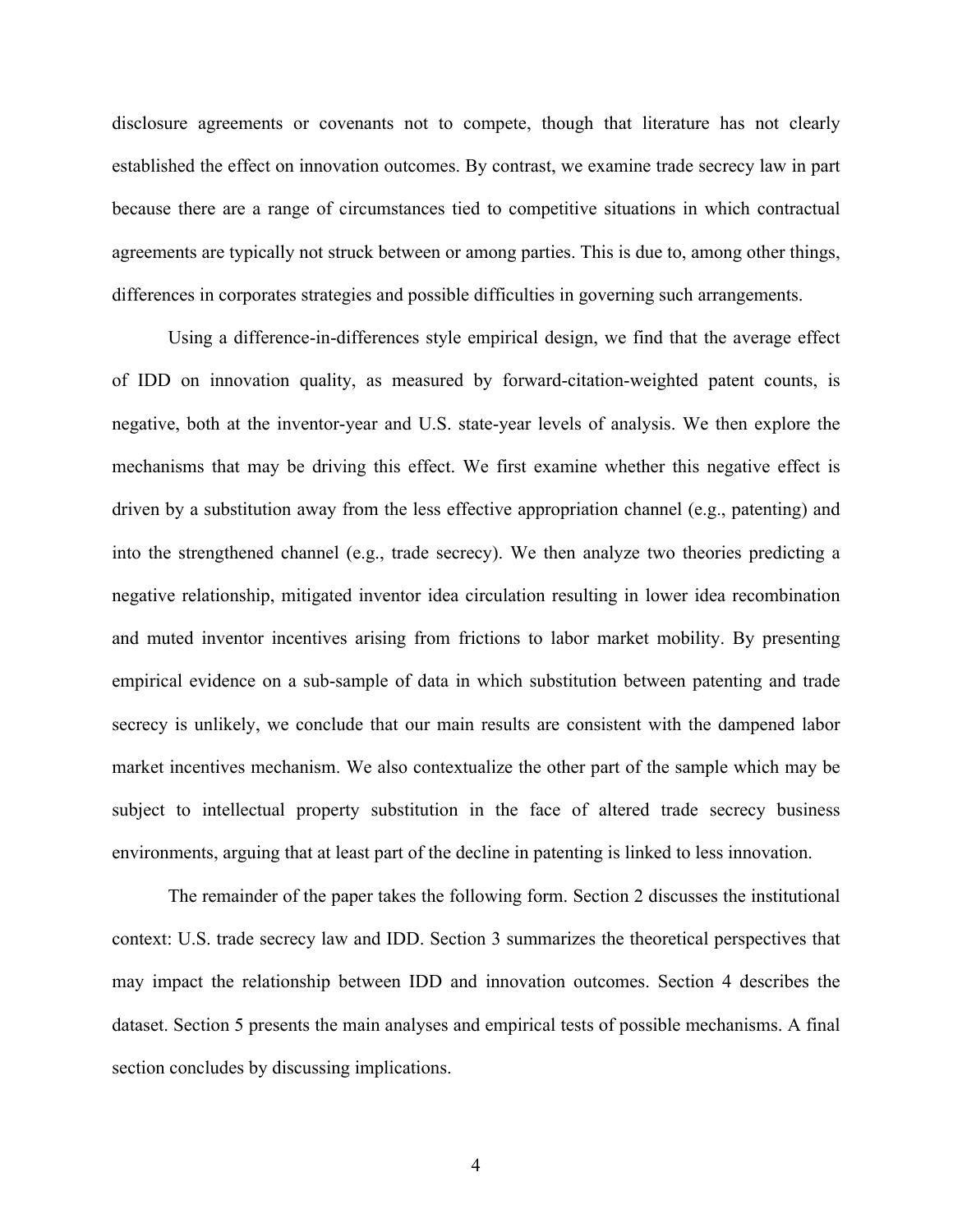### **U.S. Trade Secrecy Law and the Inevitable Disclosure Doctrine**

A critical period in the evolution of U.S. legal thought on trade secrecy law was in the 1890 to 1920 time-period. The norm in the antebellum U.S. was to presume that workers owned the rights to their ideas, unless there was an express contractual covenant to the contrary, under the thought that employer property was confined to physical manifestations of employer knowledge such as laboratory notebooks and physical equipment (Fisk, 2001). This sentiment started to change in the 1890s, and eventually shifted so that employer trade secrets expanded from discrete items to more inchoate employee know-how (Fisk, 2001).

The Uniform Trade Secrets Act (UTSA) of 1979 (and amended in 1985) was an attempt to bring some degree of national uniformity to the law of trade secrets (encompassing the definition of a trade secret, the requirements for protection, and the remedies for misappropriation) since the historical origins of the U.S. law arises from English common law – and so there was little uniformity across states in the definition and application of trade secrecy (National Conference of Commissioners on Uniform State Laws, 1985). According to the UTSA, which as of 2013 has been ratified by 47 state legislatures (albeit over a prolonged time span), a trade secret is a piece of information (including formulas, patterns, compilation, programs, devices, methods, techniques, or processes) that (1) derives economic value, actual or potential, from not being generally known to persons outside the organization and (2) is the subject of efforts that are reasonable under the circumstances to maintain its secrecy. While both parts of the definition are subject to interpretation, the second part is particularly so. For example, the standard for misappropriation is *not* whether a trade secret was discovered via illegal means.3

 $3$  One notable case, *DuPont v. Christopher* (431 F.2d 1012,  $5<sup>th</sup>$  Circuit, 1970), involved a low-flying aircraft taking aerial pictures of an under-construction DuPont methanol manufacturing plant which was fenced-off on the ground.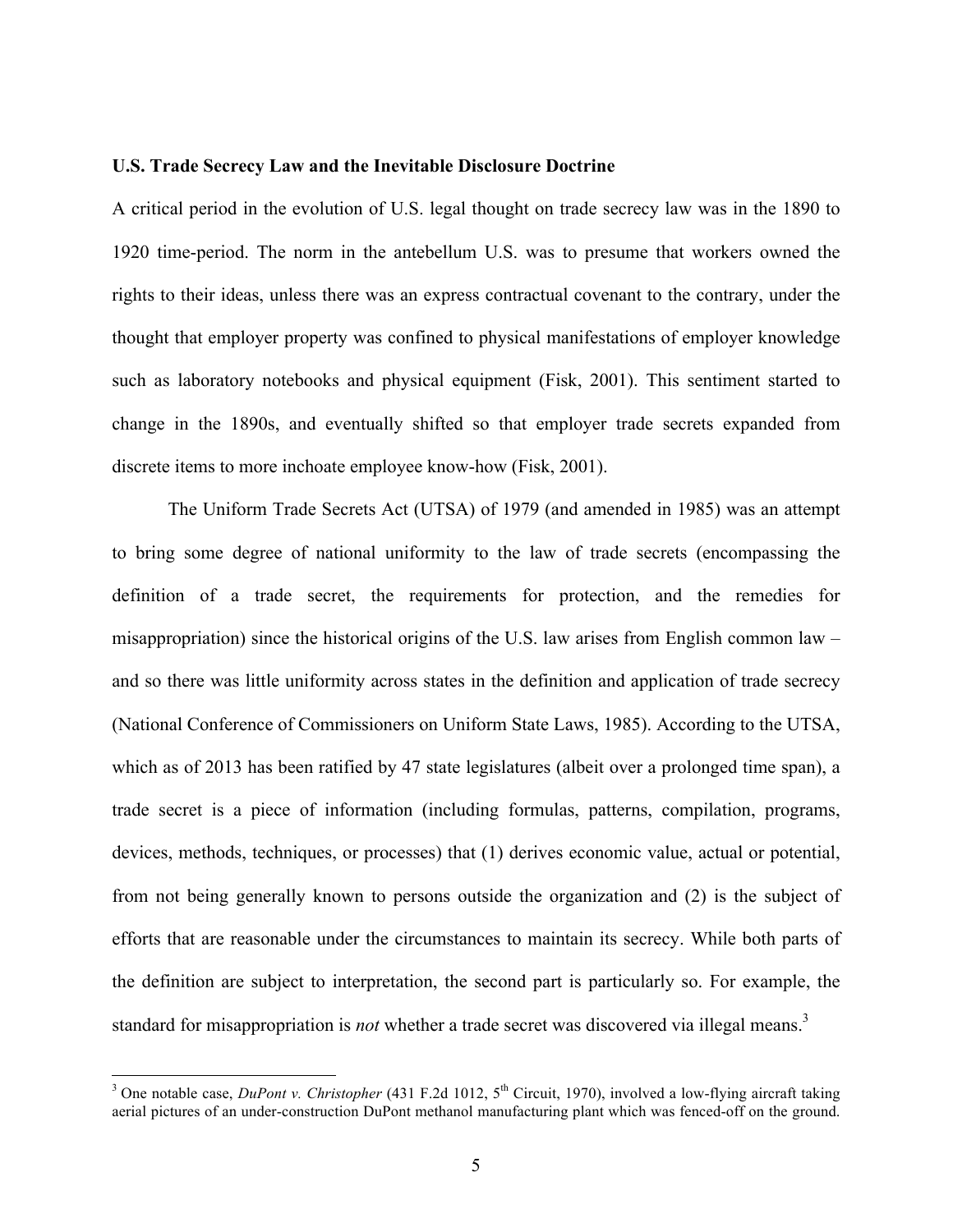An early expression of the legal theory of "inevitable disclosure" – the idea that a departing employee will "inevitably" disclose trade secrets, even without the intent of disclosing trade secrets (due to the inherent difficulty of compartmentalizing know-how), was a ruling by an early  $20<sup>th</sup>$  century court: "equity has no power to compel a man who changes employers to wipe clean the slate of his memory." (*Peerless Pattern Co. v. Pictorial Review Co.*, 132 N.Y.S. 37, 39 (App. Div. 1911) cited in Fisk, 2001: 494).

The key contemporary case applying the inevitable disclosure doctrine is *PepsiCo, Inc. v. Redmond*, 54 F.3d 1262 ( $7<sup>th</sup>$  Cir. 1995), which is widely-acknowledged as a legal turning point in the application of IDD. The *PepsiCo* case is interpreted as broadening the scope of the IDD doctrine beyond technical trade secrets, which was the traditional domain (e.g., Kahnke, Bundy & Liebman, 2008; Wiesner, 2012). In the case, William Redmond, a sports drink manager at PepsiCo in the early 1990s, accepted a job at a competing sports drink company, Quaker, in 1994. PepsiCo filed suit in the  $7<sup>th</sup>$  District Court in Illinois, arguing that Redmond had access to its strategic and operating plans (trade secrets related to pricing, distribution, packaging, and marketing), and that he could not perform his new job at Quaker without inevitably disclosing PepsiCo's trade secrets. In the words of the court: unless "Redmond possessed an uncanny ability to compartmentalize information, he would necessarily be making decisions about Gatorade and Snapple by relying on his knowledge of trade secrets."<sup>4</sup> Redmond did not have a non-compete clause in place with PepsiCo (he was an employee at-will), and Redmond had an explicit confidentiality agreement in place with Quaker prohibiting him from disclosing others' trade secrets. Despite these contractual agreements, in December 1994, the court enjoined Redmond from taking the new position through May 1995.

<u> 1989 - Andrea San Andrea San Andrea San Andrea San Andrea San Andrea San Andrea San Andrea San Andrea San An</u>

The court held that while not illegal to take aerial pictures, the defendant had wrongfully misappropriated DuPont's trade secrets through their photographic industrial espionage.

 $4$  U.S. Court of Appeals for the Seventh Circuit - 54 F.3d 1262 (7th Cir. 1995).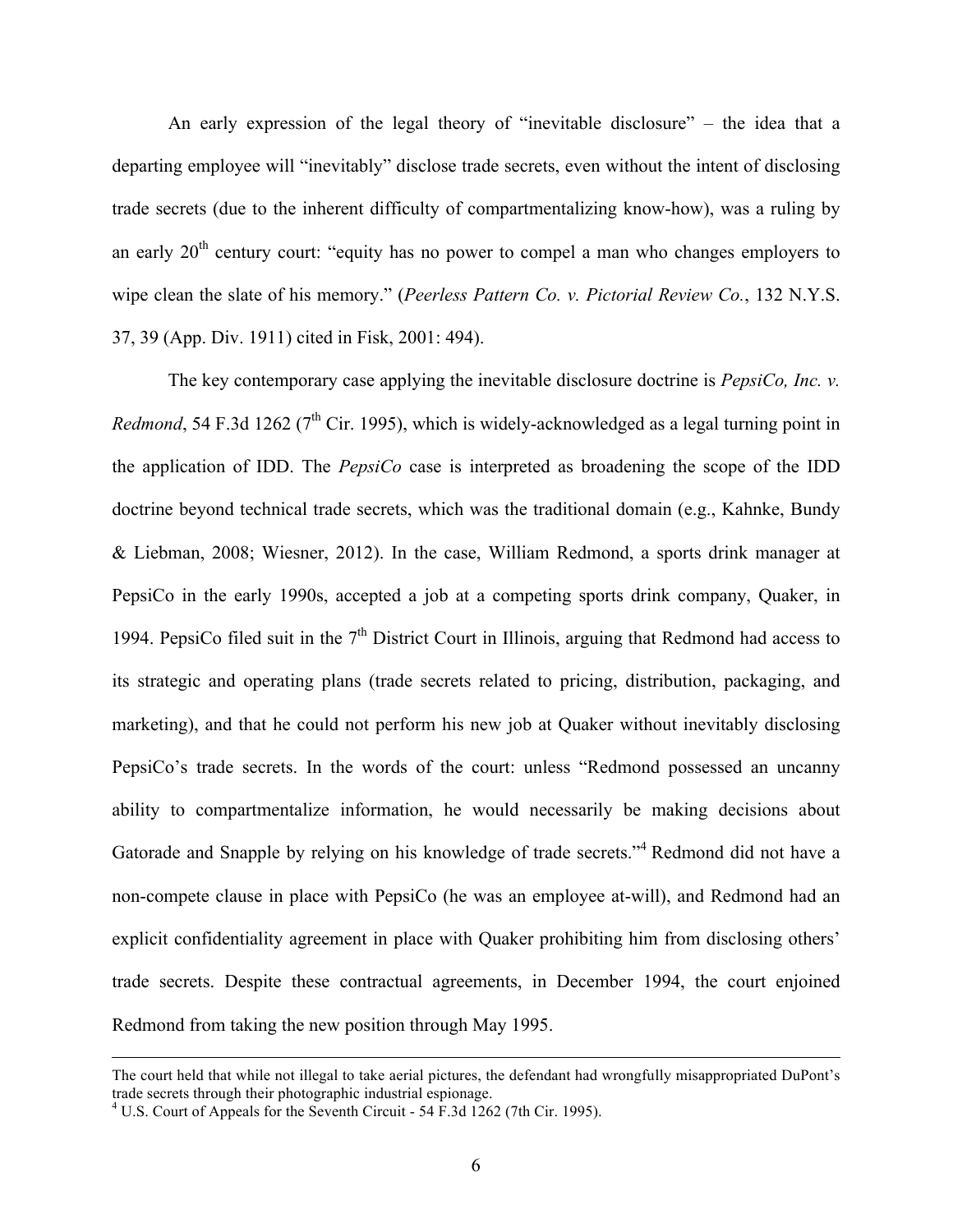Before describing our data and analysis on the impact of IDD on innovation, we first review the theories which may impact the relationship between an altered trade-secrecy regime and individual-level innovation.

#### **Theoretical Background**

The theoretical literature relating trade secrecy strength to innovation outcomes suggest opposing predictions. A positive relation may arise if employers are incentivized to enhance their investments in employee skill development and human capital as a result of the greater cost of employee departure under an employer-friendly trade secrecy regime. Firms may be differentially incentivized to invest in their employee's human capital development depending on the re-deployability of the resulting skills. On the one hand, if skills are largely *specific* to the focal organization (in that re-use of those skills in another organization is difficult or ineffective), employers may be willing to incur such investments in general (Becker, 1964; Gibbons and Waldman, 1999). Furthermore, this investment incentive might be bolstered when there are barriers to employee mobility in the labor market. On the other hand, employers may be hesitant to invest in more *general* employee human capital, skills which are interchangeable and equally applicable across organizations. Without labor market frictions, it may be difficult for firms to appropriate the returns from general human capital investment (Becker, 1964). However, the presence of labor market frictions, which raise the expected returns from these investments, may create organizational incentives to invest, even in the case of general human capital. Since these two forms of human capital investments may be critical inputs to the innovation process, and because employer-friendly trade secrecy regimes heighten frictions in the employee labor market, if this mechanism is salient, we would expect to observe a *positive* relation between an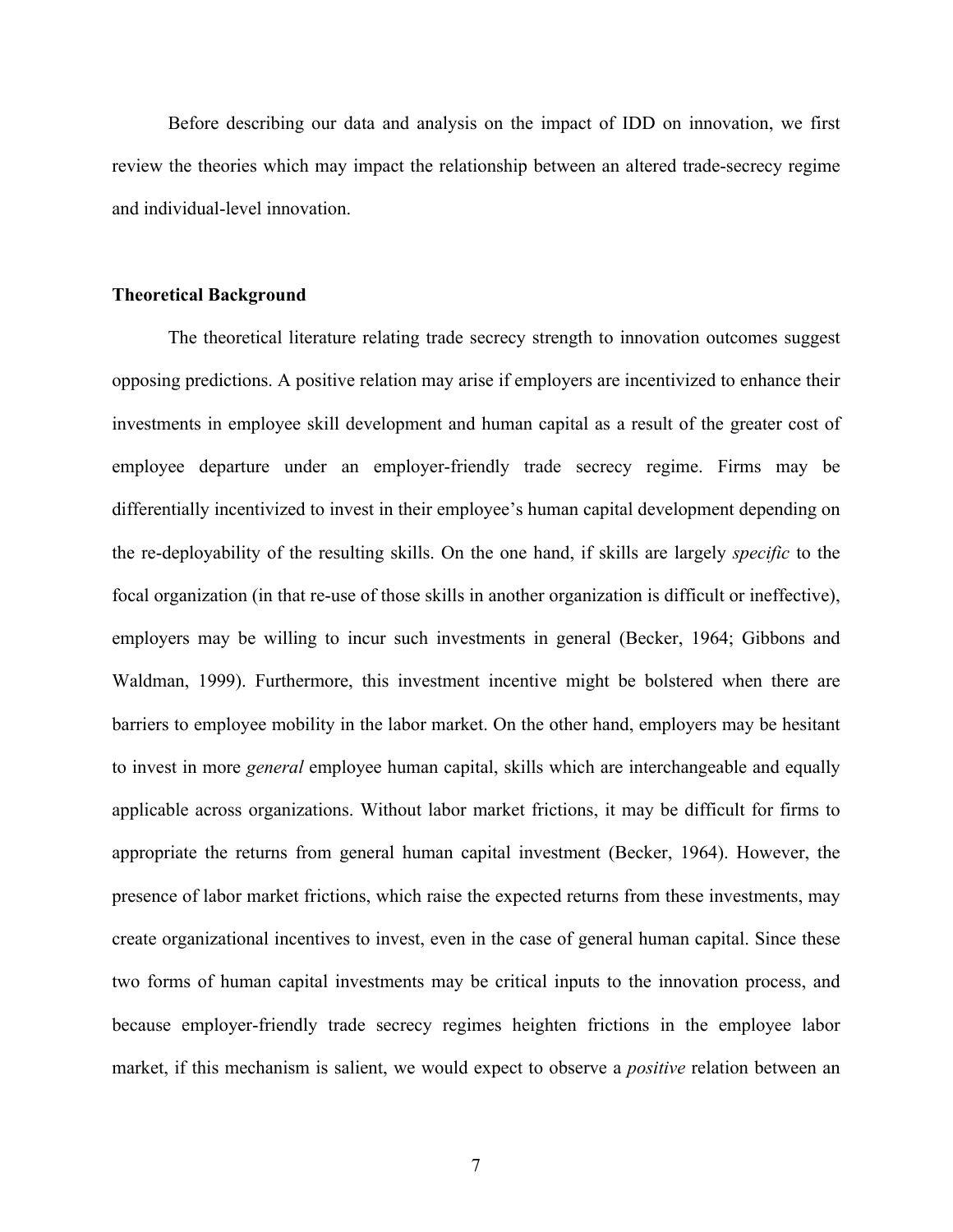employer-friendly IDD regime and innovation outcomes. Consistent with this explanation, Png (2017), for example, finds that R&D expenditures for larger firms which are in more technologyintensive areas are positively related to state-level enactment of the Uniform Trade Secrets Act (UTSA) discussed above in our institutional background.

On the other hand, a more employer-friendly trade secrecy regime may dampen innovation through two channels: diminishing employees' incentives and reducing the potential of idea recombination. Individual-level innovation incentives stem in part from the competitive labor market, because employment terms are also driven by the employee's value, including innovation potential, in the labor market (e.g., Doeringer and Piore, 1971; Bulow and Summers, 1986). An employer-friendly trade secrecy environment may hamper the operation of that competitive external labor market, and so raises the possibility of dampened individual incentives for innovation. In Becker's (1964) framework, strengthened employer trade secrecy protection through legal doctrines such as IDD converts potentially general employees' skills into the firm-specific domain in function. As a consequence, employees may be less incentivized to acquire such skills in the first place, in part due to the diminished ability of employees to use the secondary labor market to bargain for better terms with the current employer. The net result is diminished inventor productivity. Acharya et al. (2013), for example, find that strengthened employee-friendly wrongful-discharge employment protection acts to spur innovation through reducing the potential of employer holdup.

To understand this mechanism more precisely, consider the behavior of inventors in the context of a signaling game (Spence, 1973) with incomplete information in which the workers differ in their productive ability, i.e. their ability to generate high-quality patents, and face a market of potential employers who set wages (Gibbons et al., 2005). Here, talented inventors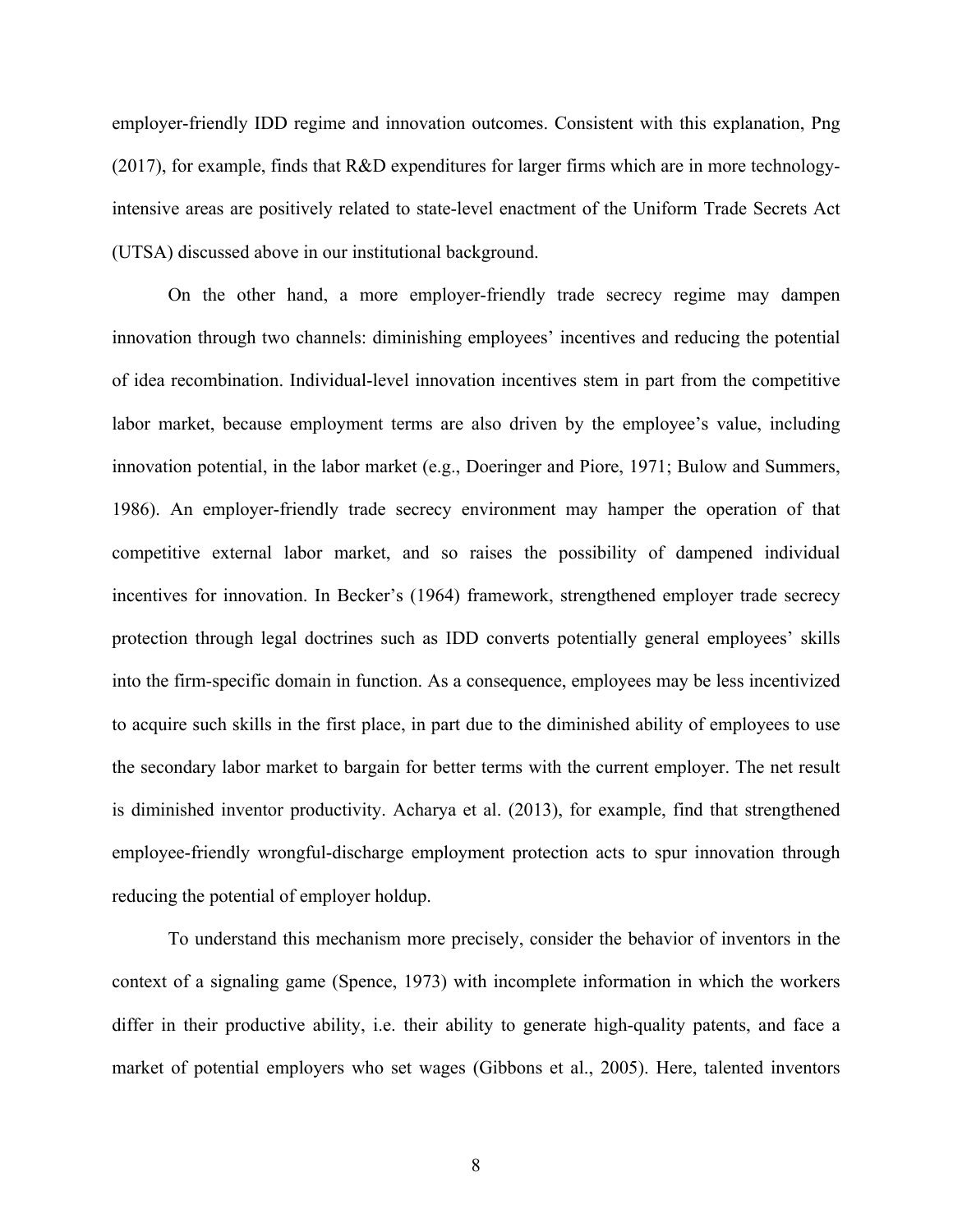have an incentive to produce patents of high quality that could not be generated by lower ability inventors (either for their lack of skill or because the investment would be inefficient). The empirical prediction of these signaling models is that firms of different types emerge, so inventors will move across firms and sort themselves into employment for high or low ability inventors, with a wage premium for high-skill inventors. However, with mobility frictions, as they exist under IDD, highly-skilled inventors no longer have an incentive to signal their talent to the market as they cannot sort themselves into employment and wages by skill level, and so invention quality consequently suffers.

An additional individual inventor response to an employer-friendly trade secrecy regime would be to shift the *nature* of her innovation efforts. Importantly, the preceding theory pertains only to the situation of employees wishing to continue working within the domain she has worked within under the original employer (consistent with the remedies available under IDD). If the employee were hired to conduct work in a different domain, the employer's argument for applying IDD to enjoin the employee would be considerably less compelling in court. Yet at the same time, it is likely that the new potential employer is interested in hiring the employee precisely because of her specialized knowledge and experience within a domain (for otherwise there would be a high degree of human capital substitution available – and likely without the potential legal encumbrances). We therefore posit that IDD incentivizes inventors to signal their skills and quality in other, non-competing markets and domains. An empirical prediction is that inventors under an employer friendly trade secrecy regime will be more likely to produce innovations which can be used across a wider spectrum of purposes (general-purpose technologies) relative to before exposure to such a regime.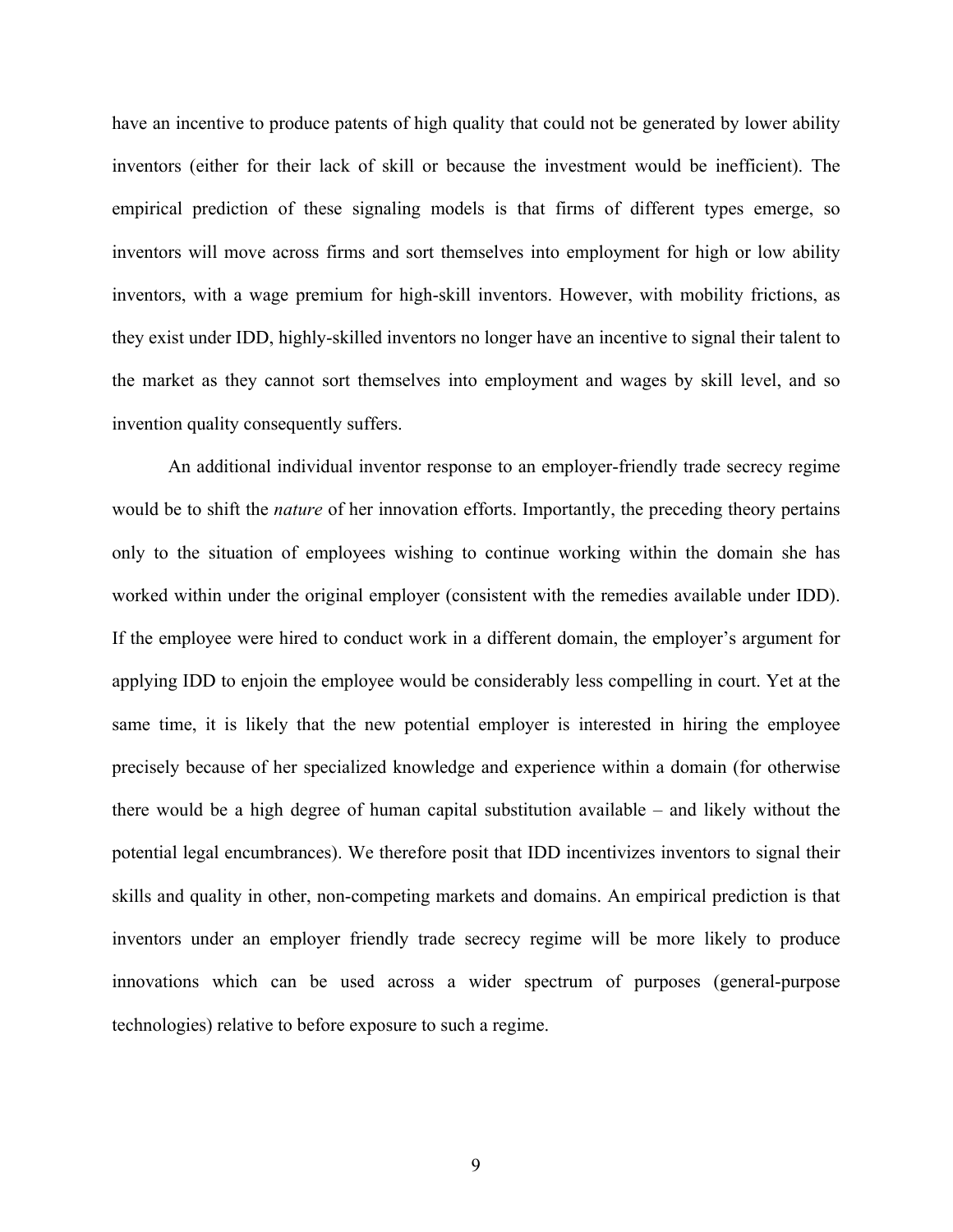Finally, the much-discussed mechanism of idea recombination as an important precursor to innovation may result not only because of the possible need to gather feedback about idea quality from diverse knowledge sources (e.g., Hellmann and Perotti, 2011), but also because idea recombination has been described as important to the innovation process itself (e.g., Fleming, 2001). Since an employer-friendly trade secrecy regime raises the employee costs of circulating in the labor market, thus diminishing the potential for idea recombination, innovation might be consequently hampered.

In summary, while the firm-specific investment channel predicts a positive effect of IDD on innovation, both the idea recombination and signaling theories predict a negative relation.

#### **Data, Measures and Empirical Strategy**

To empirically assess these theories, we follow the classification of IDD rulings published in Castellaneta et al. (2016), which in turn is based on a number of legal sources. These rulings are made at the U.S. state level, and are coded as rulings for and against the IDD (with one case being equivocal). <sup>5</sup> The 1995 Illinois *PepsiCo* case discussed above was a watershed case, and the first in the sequence of pro-IDD rulings.<sup>6</sup>

<sup>&</sup>lt;sup>5</sup> The states ruling in favor of IDD are: Illinois (1995), New York (1997), Washington (1997), Utah (1998), Iowa (2002), Delaware (2006), and Pennsylvania (2010). The states ruling against IDD are: California (1944), Louisiana (1967), North Carolina (1976), New Jersey (1980), Minnesota (1992), Massachusetts (1995), Virginia (1999), Florida (2001), and Maryland (2004). New York (2003) is the equivocal case, which we do not utilize in our analyses. Figure 1 graphically illustrates the cumulative number of states with each type of ruling over time. The classification we follow interprets the IDD as a substitute for a noncompetition agreement, which accords with legal accounts of the doctrine, especially as exemplified in the *PepsiCo* case. 6 Our original empirical strategy centered on comparing IDD adoption in Illinois in the aftermath of the *PepsiCo*

case, as compared to other U.S. Midwestern states. The benefits of that design were that the legal environment shift in that context was important, swift, and arguably unanticipated. In addition, by focusing on a single case, differences in case facts (e.g., the importance of bad faith, the absence of a covenant not to compete, and preexisting state-level ratification of the UTSA in applying the doctrine) to compare the necessary and sufficient requirements for IDD regime across jurisdictions become moot. On the other hand, questions of generalizability and of potentially unmeasured confounding events in a single state are the downsides. We thank the anonymous editorial team for the constructive suggestions on broadening our sample, though we note that results we report on the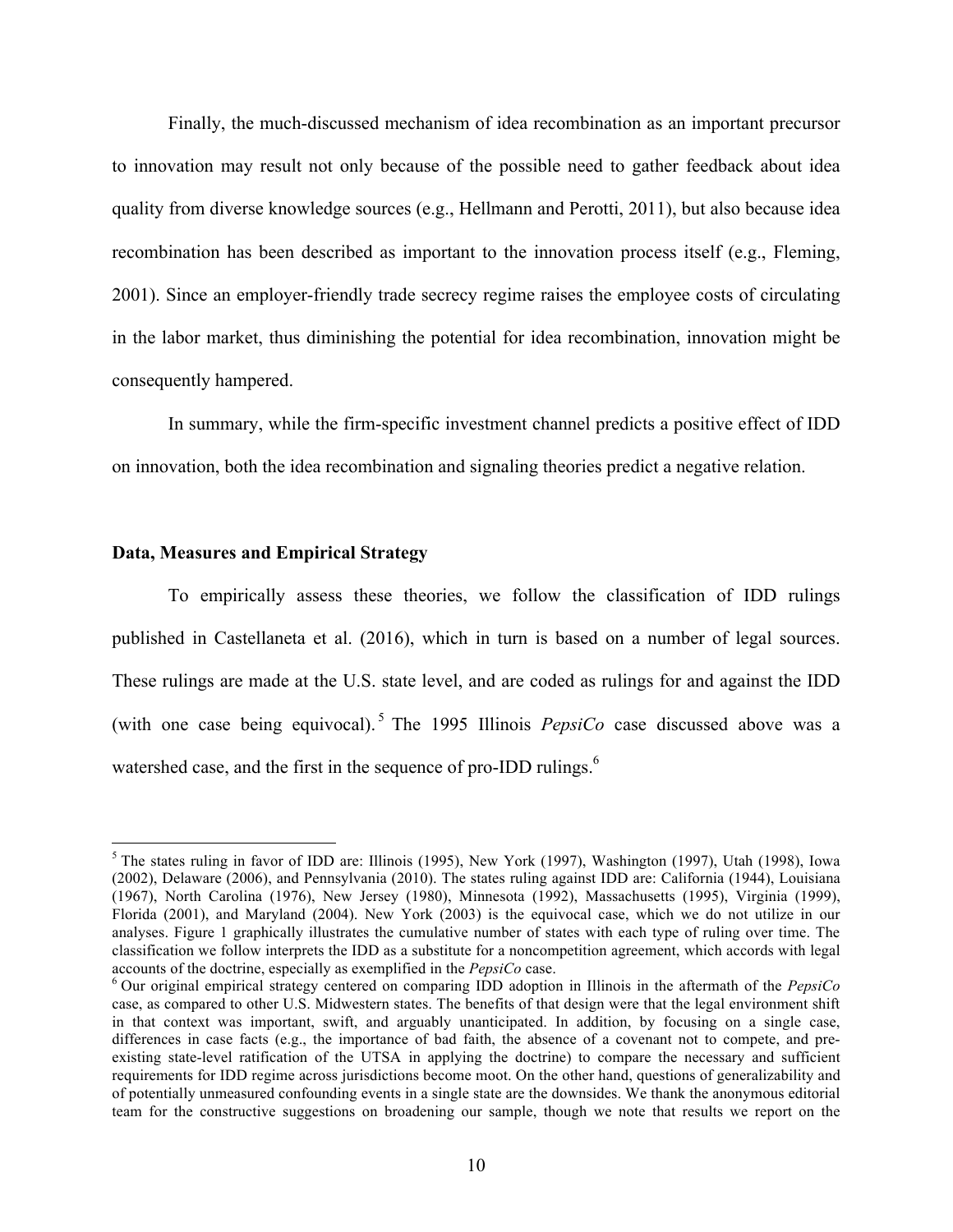### [INSERT FIGURE 1 ABOUT HERE]

Patent data are sourced from the NBER (Hall et al., 2001) and Harvard IQSS Patent Network Dataverse (Li et al., 2014). These sources together allow us to construct firm and individual-level characteristics. We use utility patents and patent citations to develop measures of inventor-level innovation, inventor location, and inventor affiliation. The SIC-patent class concordance data is obtained from Silverman (1999), while state-level data come from the U.S. Bureau of Economic Analysis. The final sample includes 353,889 distinct inventors from all 50 U.S. states (and Washington, D.C.), observed up to 28 years (1976-2003), for a total of up to 2,772,278 inventor-year observations.<sup>7</sup>

Our main dependent variable is the count of eventually-granted patents weighted by forward citations (inspired by Trajtenberg, 1990 and follow-on work). As is common in the literature, we use the natural logarithm of these measures, calculated as  $log(1+x)$ , to diminish the impact of outliers. Because innovation is a long-term process, we include a temporal lag structure in our analysis to capture the possible delayed effect on innovation following the legal regime shift. The main independent variables are the post-IDD positive and negative regime dummies, which takes the value 1 for individual-year observations when a state had a legal precedent for IDD in place ("IDD positive"), or when a state court had ruled against IDD ("IDD negative"), and 0 otherwise. We use a parsimonious set of time-varying variables to control for other inputs to the innovation production function, including variables at the individual-level (log number of years since first patent and log patent stock during the previous four years),

<sup>&</sup>lt;u> 1989 - Andrea San Andrea San Andrea San Andrea San Andrea San Andrea San Andrea San Andrea San Andrea San An</u> broader sample are very consistent with our original empirical strategy, even after applying a synthetic state control method (Abadie, et al. 2010).

<sup>&</sup>lt;sup>7</sup> We build our sample from the patent data. We retain patents for which both assignee and inventor information is available. We then build an inventor-year panel dataset where each inventor is present in the time window between her first patent and her last patent. We drop inventors who are present only in a single year in order to use inventorlevel fixed effects in our empirical analyses.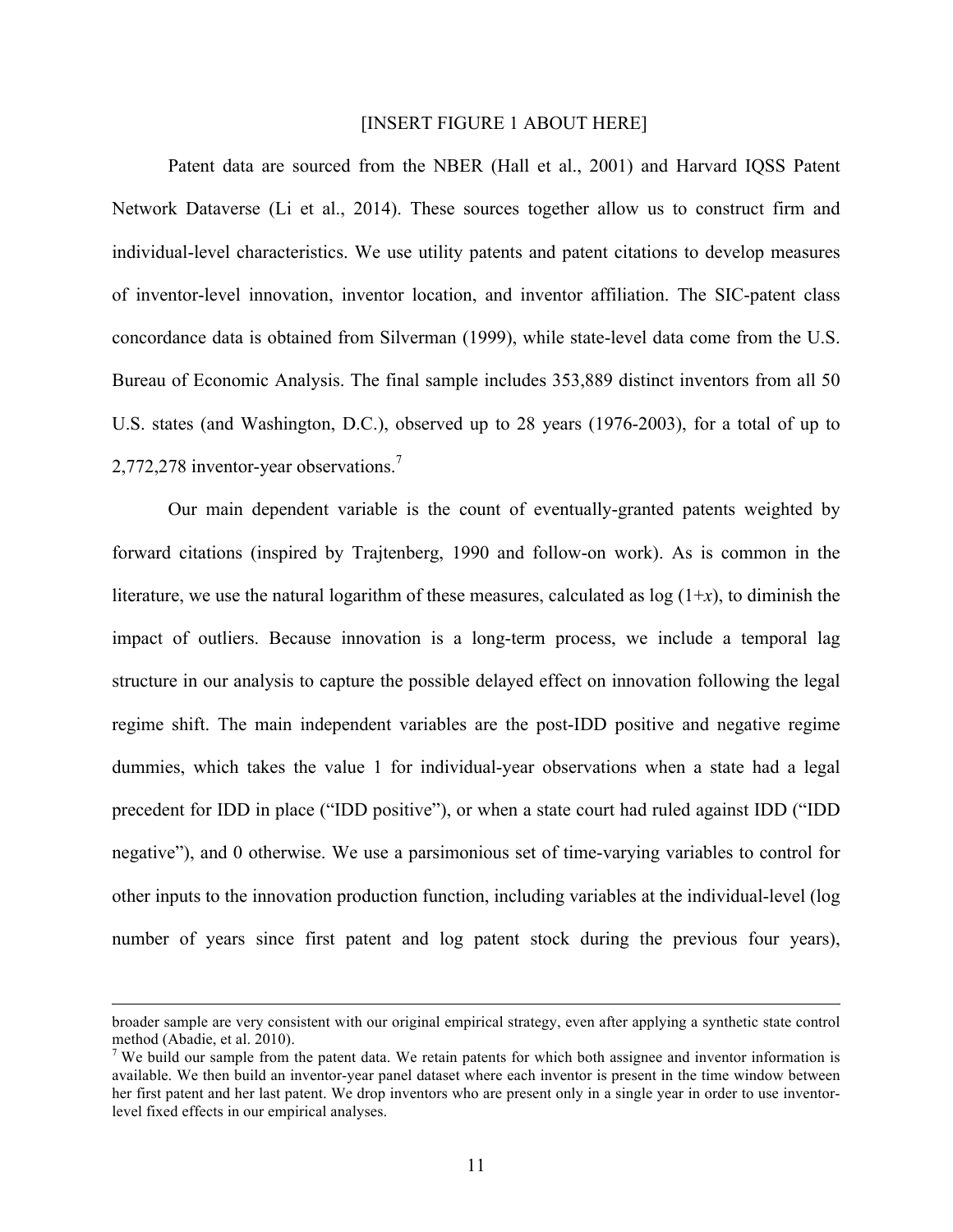organization-level ( log age and log number of inventors), industry-level (log number of firms), and state-level (log population, and log total wage). Table 1 provides definitions and descriptive statistics of all variables used in the analysis.

# [INSERT TABLE 1 ABOUT HERE]

Our main specification is a difference-in-differences design using ordinary least squares regressions on an individual-year panel dataset, in which the first difference is the IDD regime, and the second difference is the year of "treatment." In all specifications, we use standard errors clustered at the state level<sup>8</sup> to account for potential serial correlation of observations within the same state (Bertrand et al., 2004).

### **Empirical Results**

*Main results*. Table 2 presents the temporal pattern of IDD (both positive and negative rulings) on innovation (panel A) and the main IDD effect on innovation (panel B). Panel A shows that the lead values of IDD (that is, IDD at  $t+1$  and  $t+2$ ) are not statistically significant, suggesting no anticipation effects of legal regime changes. Furthermore, Panel A shows that only time lagged coefficient at the two and three year post-IDD positive rulings are economically and statistically significant, with an estimated five percent drop in citation-weighted patents in this within-inventor analysis.<sup>9</sup> For all time leads and lags, the IDD negative regime is not statistically

 $8$  This is the most conservative specification in this setting (using less conservative approaches such as individuallevel clustered standard errors enhance the statistical significance of the estimated coefficients). <sup>9</sup> Difference-in-differences analyses should not violate the parallel trend assumption, that the "control" and

<sup>&</sup>quot;treatment" groups are different from each other before the event. A regression of logged forward citation weighted patent counts on year dummies (the treatment year is the omitted reference year), inventor fixed effects, the IDD dummy  $(=1)$  for IDD positive or negative rulings, respectively in a given year for the focal inventor) and IDD  $*$  year effects yields yearly estimates of the IDD "treatment" effect. The results are presented in graphical form in Figure 2. They suggest that both the IDD positive and IDD negative effects do not follow any clear trend before the treatment year, and so our difference-in-differences specification is consistent with the parallel trend assumption.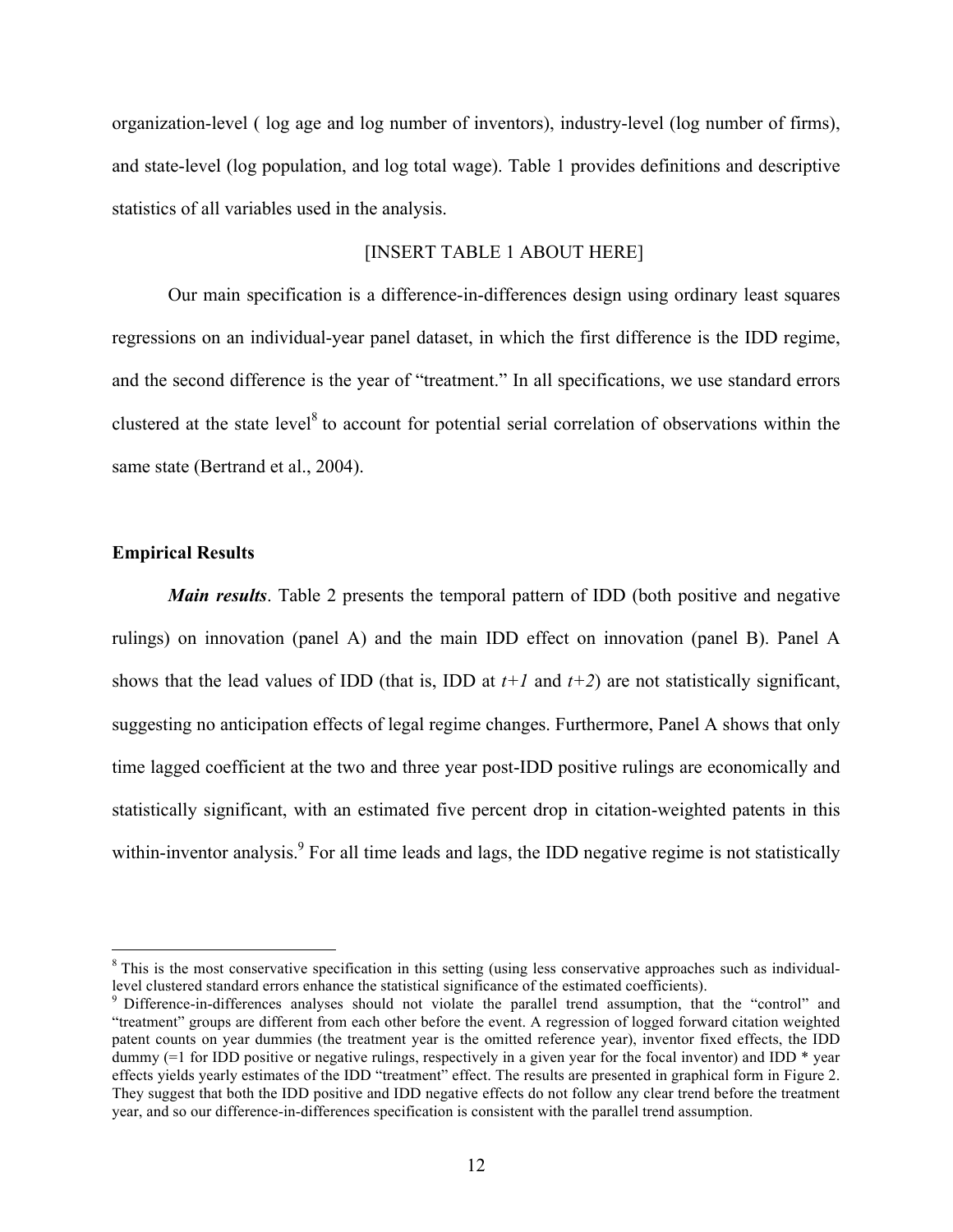significant. Because a negative ruling on IDD is essentially not changing the status quo trade secrecy environment, we are not surprised with this non-result.

### [INSERT FIGURE 2 & TABLE 2 ABOUT HERE]

Panel B shows that an IDD positive regime is negatively associated with log citationweighted patent counts at both the inventor-year level of analysis (specifications 2B-1 through 2B-4, which include individual and year fixed effects) and at the U.S. state-year level (columns 2B-5 and 2B-6, which include state and year fixed effects). In all specifications, state-clustered standard errors are presented in parentheses, and we show the results for both the two- and threeyear treatment lag, based on the results of Panel A. The estimated effects are economically and statistically significant, with an estimated effect of about three to five percentage point drop in citation-weighted patents in the inventor analysis, depending on specification, and a twenty-three percentage point decline in the U.S. state level analysis for a discrete change into an IDD positive trade secrecy regime. The state level effects are higher since an important source of innovation is individual-level heterogeneity, which can only be captured with inventor fixed effects in the individual-level analysis.

*Robustness checks.* To verify the effect found in the main analysis, we conduct a variety of robustness checks in Table 3, spanning the domains of controls for potential confounding events and estimation methods (Panel A) and sample composition (Panel B).

#### [INSERT TABLE 3 ABOUT HERE]

We first examine whether differences in non-compete clause enforcement, as described in Garmaise (2011), matter. We employ Png's (2015; 2017) composite index, which incorporates both Garmaise's non-compete clause enforcement data as well as other elements of the statelevel trade secrecy regime (with features such as variation in qualifications for trade secrecy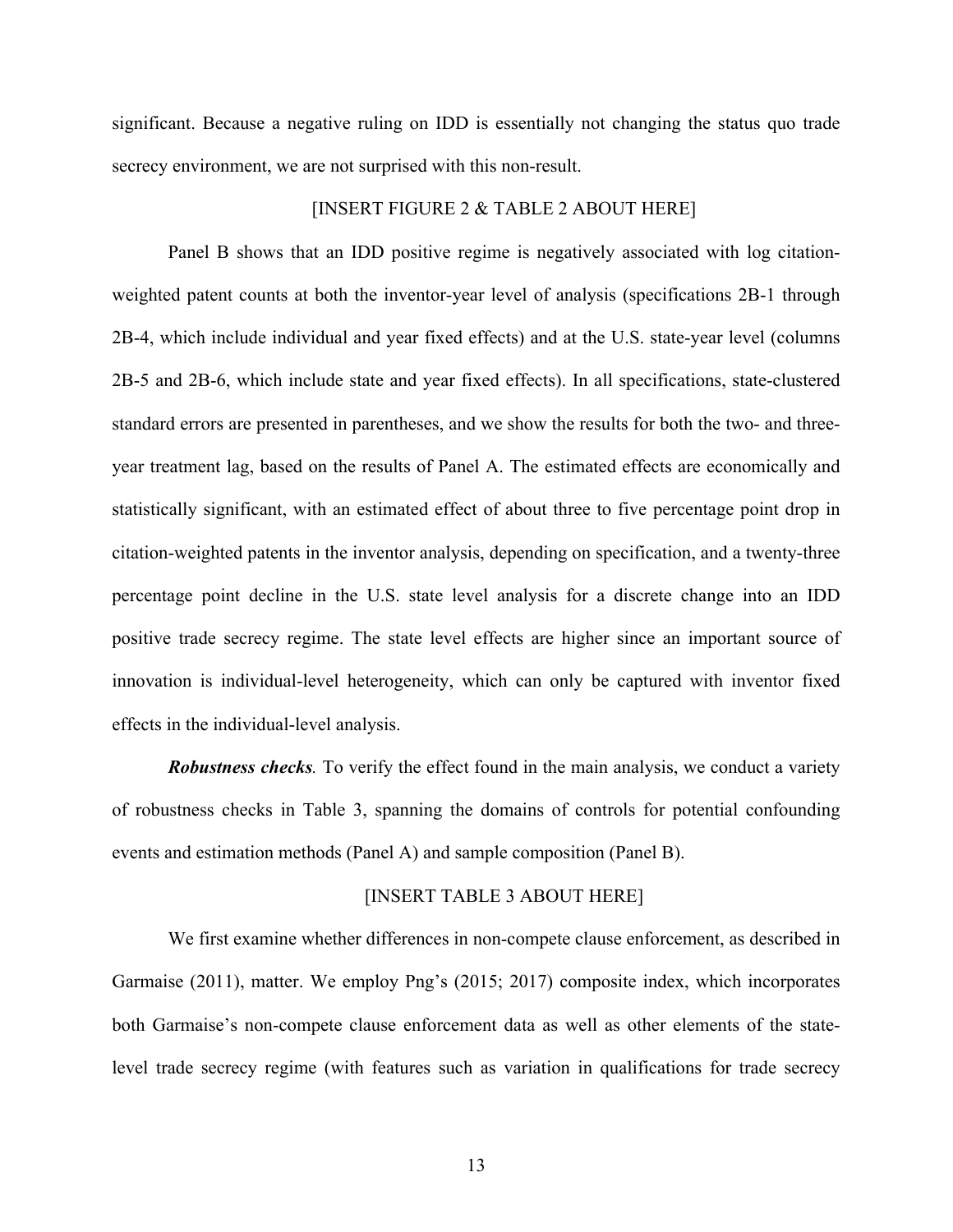protection, civil procedure regarding taking legal action, and remedies in case of violations), as a control variable in the first two columns of Table 3, Panel A. The negative impact of IDD previously reported remains essentially unchanged in magnitude and statistical significance. We next show result robustness to a time trend (specifications 3A-3 and 3A-4) and a state-specific time trend (specifications 3A-5 and 3A-6). Related to the latter robustness check, see also Figure 2 as a visual check of the parallel path assumption prior to treatment through an analysis of yearspecific treatment effects. The next group of robustness checks, contained in Table 3, Panel B, varies the sample to examine whether the results are sensitive to the exclusion of inventors who change states (specifications 3B-1 through 3B-4) and the exclusion of inventors from the sample who change IDD regimes (columns 3B-5 through 3B-8). In both cases, the results are largely robust, though the statistical significance for the three-year lag with full control variables are noisier. Our conclusion on these last group of robustness checks is that possible violations of the stable treatment unit value are not driving the main results.

While Tables 2 and 3 document the negative relation between a two and three year lagged IDD positive regime and citation-weighted patent counts, the remainder of the empirical analyses investigate the potential explanations behind this effect. We do not consider the theoretical explanation centered on enhanced organizational human capital investments, which predicts a positive relation between IDD positive and innovation outcomes. We first examine whether a change in intellectual property rights (IPR) strategy substituting trade secrecy for patenting is driving the main results. We then examine the knowledge recombination and labor market signaling mechanisms in turn, as each theory is consistent with the negative main effect we find.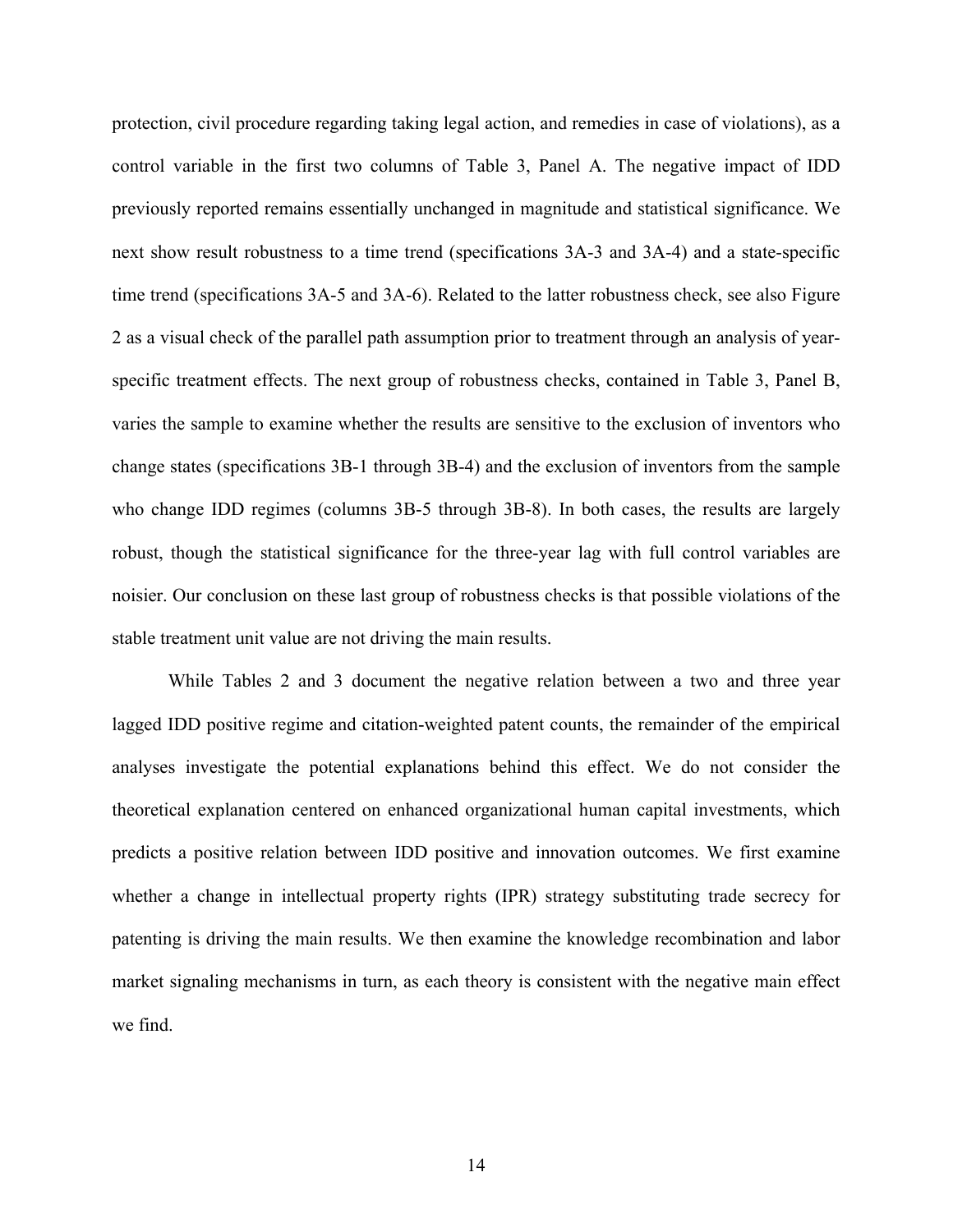*Mechanisms analysis.* The first mechanism we explore is a shift away from patent protection in the face of a strengthened (from the employer's perspective) trade secrecy environment. This possible intellectual property rights (IPR) protection strategy shift could explain the diminished patenting-based innovation outcome if inventions which were formerly protected by patents are now protected via trade secrecy (Friedman et al., 1991; Png, 2015), with little or no change in actual innovation. In particular, the negative relation between strengthened trade secrecy and measured innovation (patent output) could result from reduced employee mobility due to employer-friendly trade secrecy environment. This may result in less potential for knowledge spillovers, which in turn may be manifested in less aggressive patenting (Kim and Marchke, 2005).

We exploit the heterogeneity of patent effectiveness across industries, as perceived and reported in surveys of industrial managers. Among manufacturing industries, Cohen et al. (2000) distinguish discrete from complex technologies. Discrete technologies are those typically composed of a relatively small number of components. Complex technologies are those that tend to be composed of a large number of components.<sup>10</sup> As Png  $(2015: 2)$  states: "For discrete technology products, the substitution between patents and secrecy will be relatively weak. So long as a product embeds at least one patent, it gets some of the advantages of a patent – the legal right to exclude, strategic purposes, publicity, underpinning licensing, and access to federal courts. Manufacturers of discrete technology products would be reluctant to switch the single invention from patent to secrecy and lose those advantages. By contrast, in complex technology

<sup>&</sup>lt;sup>10</sup> To build these measures, we match inventor-year pairs to SIC codes since patents are not classified by industrial sectors. Using SIC-class concordance data (Silverman, 1999), we match each patent to its likely SIC code of application. We then aggregate this information to infer the likely SIC code for each inventor-year. Finally, we focus on manufacturing sectors and categorize each SIC as either discrete (SIC between 19 and 33: food, tobacco, textiles, apparel, lumber, furniture, paper, printing, chemicals, petroleum refining, rubber, leather, and varied material products) or complex (SIC between 34 and 39: fabricated metal, industrial machinery, computer and electronic components and equipment, transportation equipment, and measuring/optical/medical goods), as per Cohen et al. (2000). We conduct the analysis on these two subsamples separately, and present the results in Table 4.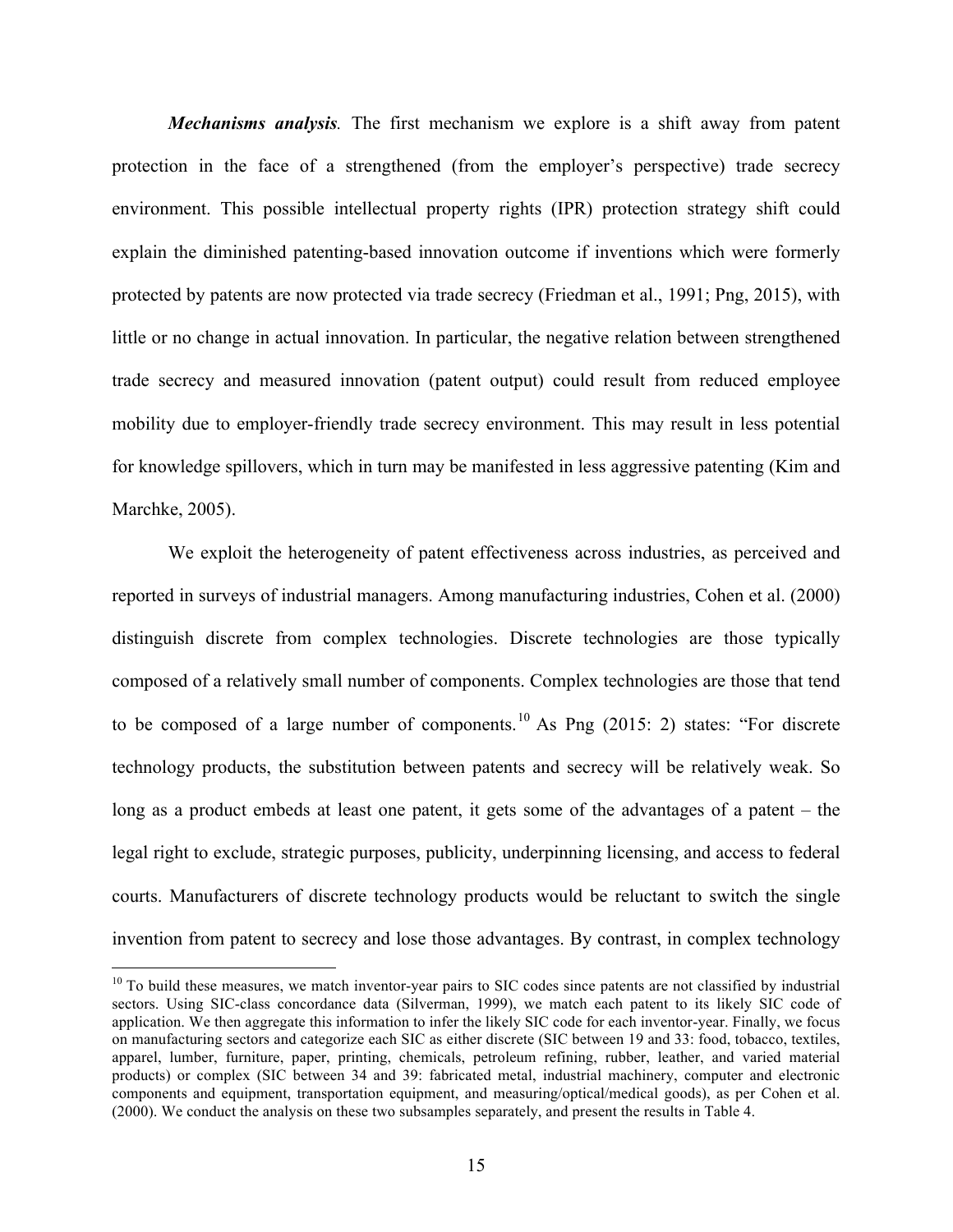products, there will be many patents to convey those advantages, even after substitution of some patents for secrecy. Hence, the substitution will be stronger among complex technology products."

### [INSERT TABLE 4 ABOUT HERE]

Since the actor deciding on the possible IP form is the manager, and she is likely examining the invention rather than the inventor in determining the form of IP protection (patents versus trade secrets), we perform the analysis at the invention unit of analysis. Therefore, we regress innovation quality (log of forward citations for each given patent (mean=1.68 and standard deviation of 1.17)) on IDD regime at the time of patent application and individual and organization level controls. We first verify that for the sub-sample of discrete technologies, which comprises about a third of our overall sample, we find the negative relation between IDD ascension and innovation quality (compare the results of Table 4, Panel A, columns 3 and 4 as compared to the remaining columns of that panel). The same general pattern emerges at the inventor-year level of analysis, though the results are somewhat noisier (regression output available on request). It is interesting to note not only the negative relation for the "IDD positive" variable, but that the relationship flips for the "IDD negative" variable (the estimate is statistically and economically significant, with a discrete change from no IDD ruling to a negative ruling associated with a five to six percent increase in log patent citations for discrete technologies). $^{11}$ 

Because the theoretical mechanisms explaining the main negative relation between an IDD positive regime and innovation outcomes take place at the inventor level, we now switch to

 $11$  While the heart of our mechanisms analysis examines the discrete technology sub-sample, we contextualize the complex technology sub-sample with respect to possible IP form substitution in the appendix.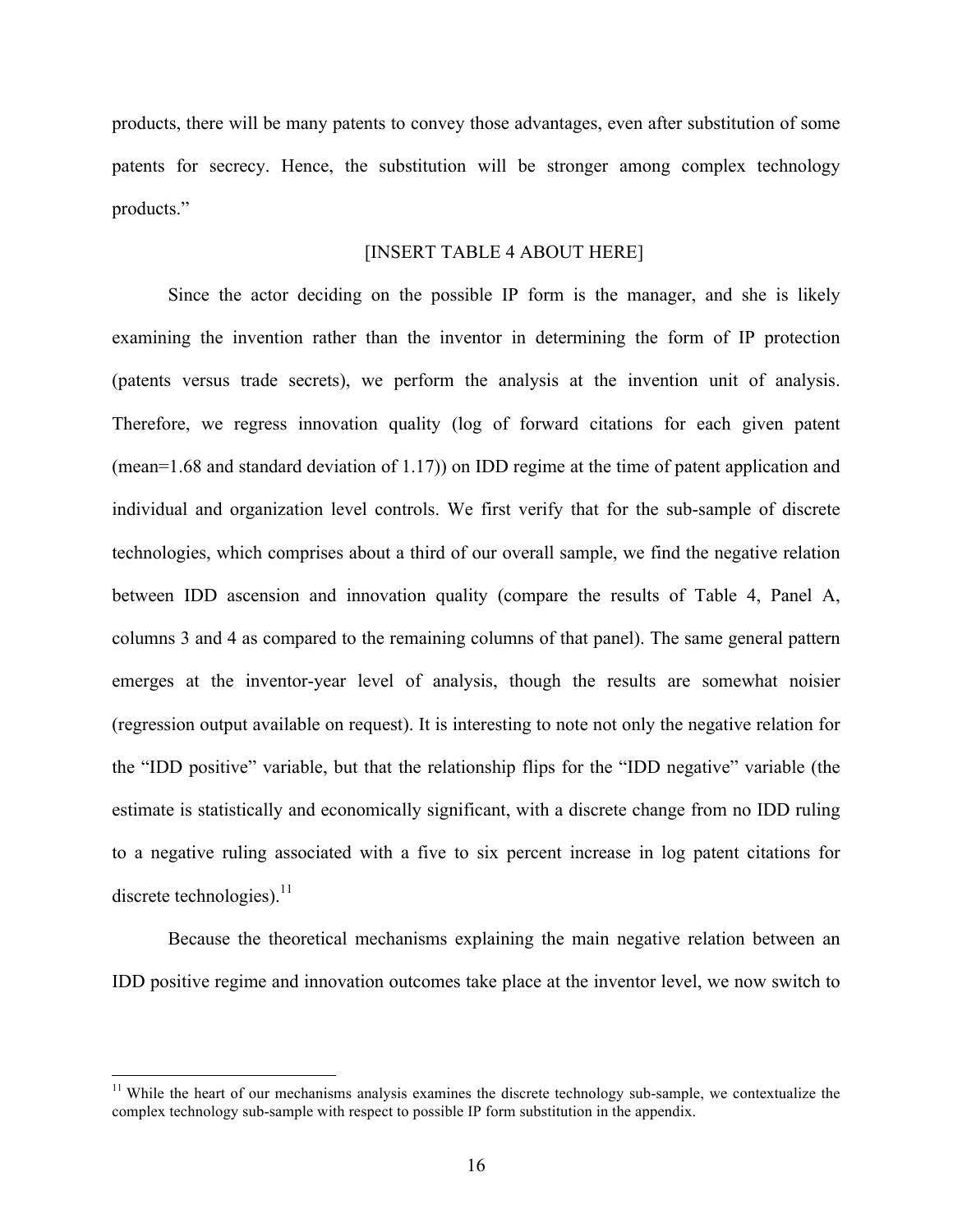that level in order to assess the mechanisms (Table 4, Panels B and C).<sup>12</sup> We start by examining the knowledge recombination mechanism. This view suggests that because circulating ideas for feedback and recombination may be instrumental for innovation, and because an IDD positive legal regime places frictions on inventor mobility across firms, we might believe that dampening knowledge recombination may be a leading mechanism for the negative innovation result. Since the concept of frictions to labor movement restraining mobility has been well-tested in the literature,  $13$  we do not dwell on it here.

Instead, we concentrate our efforts in directly exploring whether the IDD regime is associated with a validated measure of combinatorial novelty based on the work of Fleming and Sorenson  $(2001)$ . <sup>14</sup> This measure captures the degree to which a focal invention has recombined elements which are relatively uncommon (a proxy of higher novelty) as compared to historical patents. We extend the measure to inventor-year patent portfolios, and use this as an outcome measure, with the main independent variable of interest the post-IDD positive regime indicator in a difference-in-differences type specification. If the knowledge recombination mechanism of explaining the adverse innovation impact of IDD is salient, we would expect that the IDD

 $12$  When we assess these mechanisms, we construct the inventor-year observations using the following procedure: 1) we classify each invention as discrete or complex (using SIC concordance via the Silverman (1999) method); 2) we classify each inventor-year as discrete or complex using a majority rule (the cases where an inventor has the same number of discrete and complex inventions in a year are very few, so the results are not sensitive to their inclusion or exclusion); and 3) we use an imputation approach to fill in inventor-year observations when there is no patenting, following a common practice in the literature (see for example Marx, Strumsky & Fleming (2009: 882)). The results reported in Table 4, panels B and C use the majority rule to classify inventors as discrete or complex (if more than 50% of the inventor-years of a given inventor classified as a given technology type), though the results are robust to alternate thresholds of above 75% and 100% (we report the lower threshold to maximize the number of usable observations).

<sup>&</sup>lt;sup>13</sup> Several papers find that increased costs of inventor mobility dampen technical employee mobility (we also find the same empirical pattern in our sample). For example, Marx et al. (2009) report that an unanticipated shift in employee non-compete agreement enforcement in Michigan curtails such mobility.

<sup>&</sup>lt;sup>14</sup> The combinatorial novelty measure is calculated as follows. We first compute recombination ease E<sub>st</sub> for technology subclass *s* at time *t* as the ratio of number of subclasses combined with *s* and the number of patents in *s*. Combinatorial novelty  $C_p$  of patent p is the sum of recombination ease Est for each subclass s associated to patent p. Finally, inventor-year combinatorial novelty  $C_t$  is the average of the combinatorial novelty  $C_p$  of all patents  $p$ applied for in year *t*.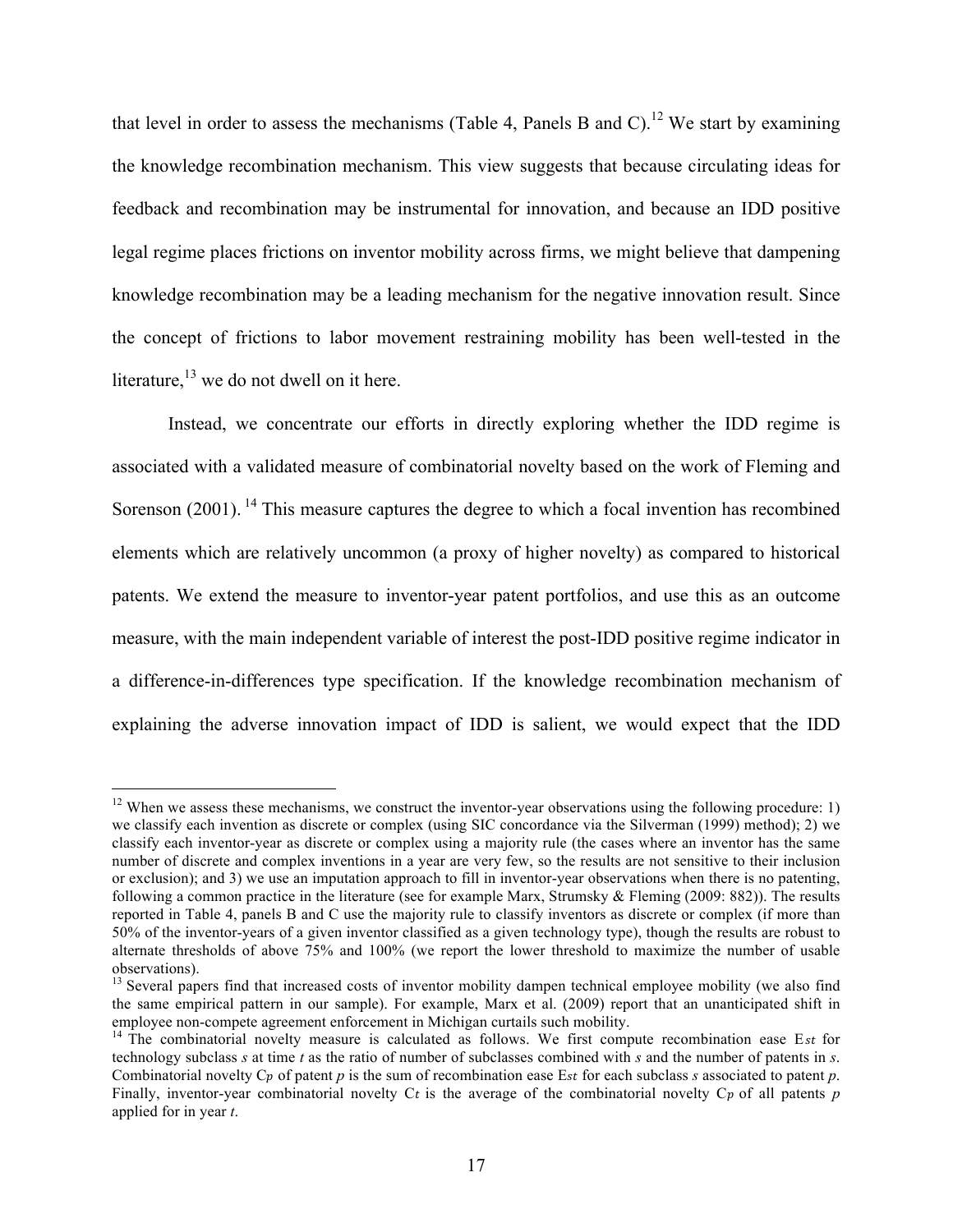variable would be negatively related to the combinatorial novelty variable. Across a range of empirical specifications, we do not find empirical support for this, for the sample as a whole, and for either the discrete- or complex-technology subsamples (Table 4, Panel B).

A different possible mechanism explaining the negative innovation effect of the IDD positive environment relates to the incentive structure of inventors. Inventors may be incentivized to innovate by generating more high quality patents in order to signal their quality to the competitive labor market so as to weaken potential hold-up problems inside a firm and obtain better employment terms. Under an employer-friendly trade secrecy regime such as IDD, which raises the cost of within-sector employee mobility, inventors' incentives to make use of the secondary labor market in their focal domain may be dampened. Inventors might instead be incentivized to vary the direction or nature of their innovation efforts in order to signal their skills and quality to organizations other than their direct competitors. We posit that IDD positive rulings incentivize inventors to signal their skills and quality in non-competing domains, and our empirical prediction is that more general-purpose innovations will be produced by inventors "treated" by IDD positive rulings. The mechanism suggests that if inventors' prospects for labor market bargaining as a result of their productive efforts in their focal technology area is curtailed, then they may be dis-incentivized in producing in the focal technology area. However, this diminished incentive does not hold in other technology domains, since IDD enforcement is specific to a given technology area.

We use the patent generality measure<sup>15</sup> (Hall et al., 2001) to proxy the *nature* of innovation produced, with the idea that while IDD may dampen inventors' within-sector incentives for innovation (for the reasons stated above), inventors may redirect their efforts to

<sup>&</sup>lt;sup>15</sup> Patent generality is calculated as 1 minus the Herfindahl-Hirschman Index of patent classes in forward patent citations.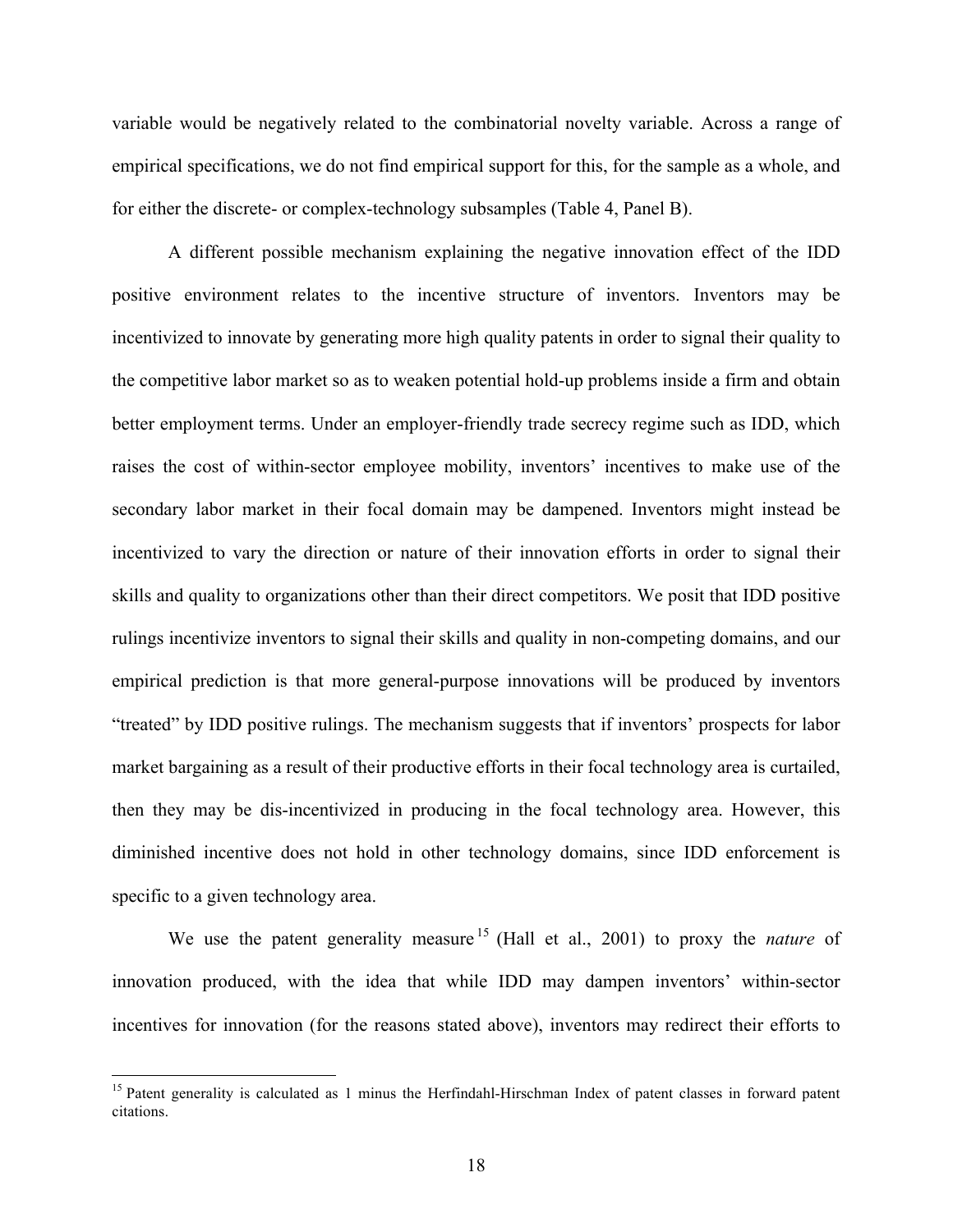signaling their quality across sectors and technical application areas, where IDD does not apply. Lower values of this measure indicate little use of the focal patent in a broad range of patent classes within the set of forward citations to the focal patent.

We therefore analyze the effect of IDD on inventors' patent generality in using the same difference-in-differences style regression framework we have employed before (using mean patent generality at the inventor-year level of analysis). Note that this analysis does not try to directly link the higher inventor-level patent generality after IDD positive to the same regime shift post-IDD with respect to forward citation weighted patents. Instead, these analyses are complementary in describing possible inventor-level responses to the regime shift making trade secrets protection more employer friendly. The results are presented in Table 4, Panel C (columns 3-4 versus columns 5-6). The economically and statistically positive coefficient is confined to the part of the sample in which there is unlikely to be IP substitution: the discrete technology sub-sample. We interpret these results as consistent with a labor market signaling perspective in which inventors alter the direction of their inventive efforts to be more generalpurpose, even if their incentives to produce "quality" patents/innovation in their focal domain (as measured by forward citation weighted patent counts) is dampened.

Our overall conclusions to our analysis of mechanisms are as follows: (1) our main evidence for the mechanisms is drawn for the "discrete" technologies, as they are unlikely to experience substitution, even in the face of differentially-altered IP regimes. This analysis is consistent with the labor market signaling mechanism and does not find support for the knowledge recombination mechanism. (2) some degree of substitution is likely to be taking place in the other part of our sample of the "complex" technologies. It is hard to quantify this effect, though comparisons of industry composition in light of the existing literature in markets for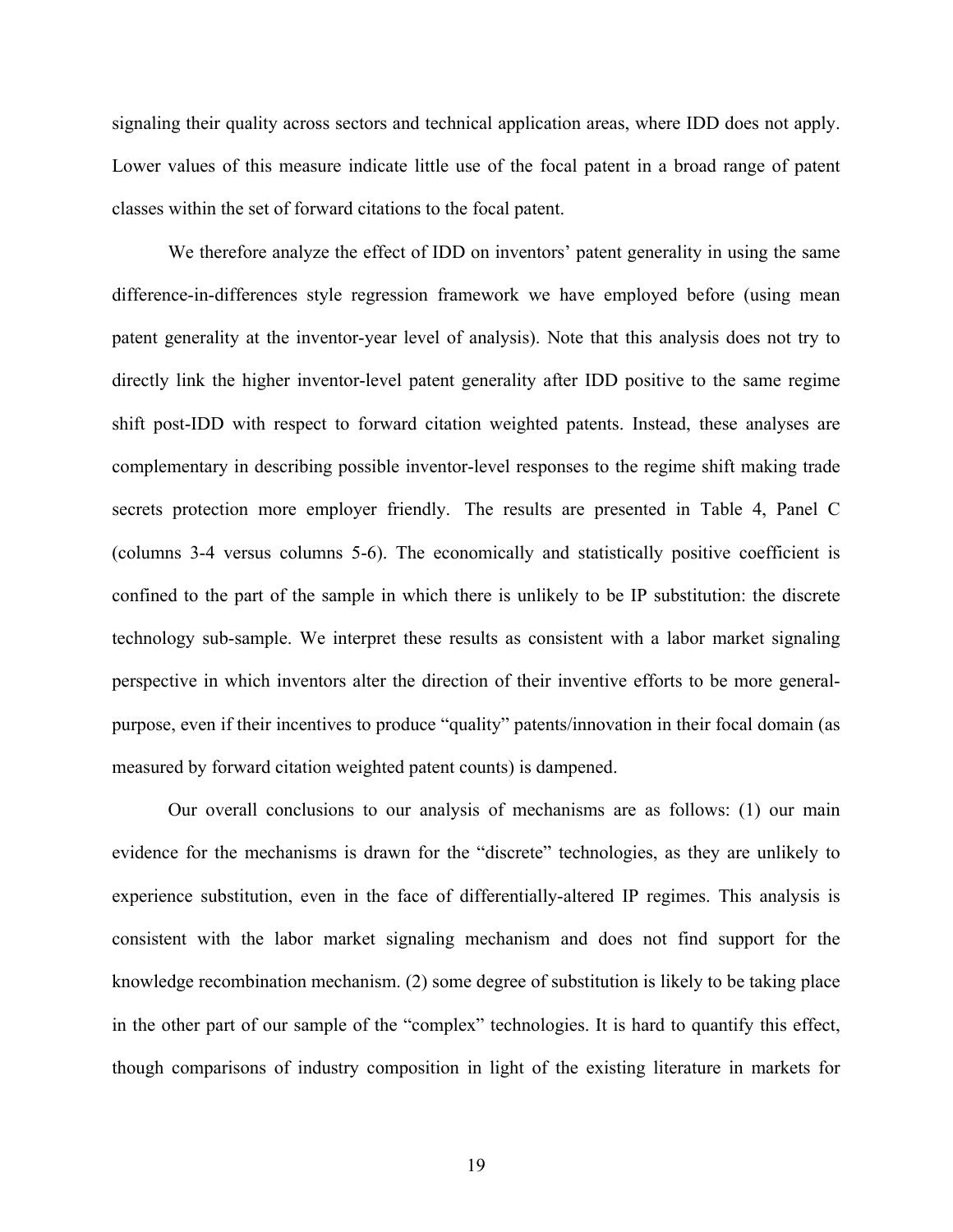technology, patent propensity, and patent substitution with trade secrecy (contained in the Appendix) suggest that substitution is unlikely to account for the entire effect.

#### **Discussion**

Trade secrecy is an inherently difficult phenomenon to study empirically, and theoretical analyses, as we discussed, point to conflicting predictions on shifts in trade secrecy regime and innovation outcomes. Our empirical results, drawn from U.S. state-level trade secrecy environment shifts resulting from the Inevitable Disclosure Doctrine, suggest that shifting to an employer-friendly trade secrecy regime may hinder innovation as measured by forward-citation weighted patent grants. Further analysis suggests that this result is more consistent with an explanation rooted in dampened inventor incentives in signaling their quality to the external labor market as compared to the more common mechanism discussed in the management literature, placing frictions on idea recombination by individuals.

These findings suggest that the *non-patent* intellectual property legal environment (most prior work has focused on patenting) in which individuals and organizations operate can influence innovation outcomes. Paradoxically, our results suggest that what many firms and managers may lobby or wish for – a strengthened trade secrecy environment – may backfire with respect to inventor-level patent output.<sup>16</sup> The topic of appropriation of R&D-based activities is of course a long standing and important theme in the management of innovation/technology literature (e.g., Cohen, 2010). The literature has mainly followed variation in appropriation along

 $16$  In a working paper, Liu (2016) reports a positive relation between IDD and patent-based outcome measures for a sample of "high tech" industries. He defines such industries by categorizing their occupational make-up (via observed broad occupational titles contained in the Bureau of Labor Statistics data). An industry is classified as High Tech if the industry engineer employment percentage is double the average industry engineer employment for that year. In addition to a different focus of study, our samples differ by institutional environment categorization. As a result, we believe it is difficult to directly compare our papers.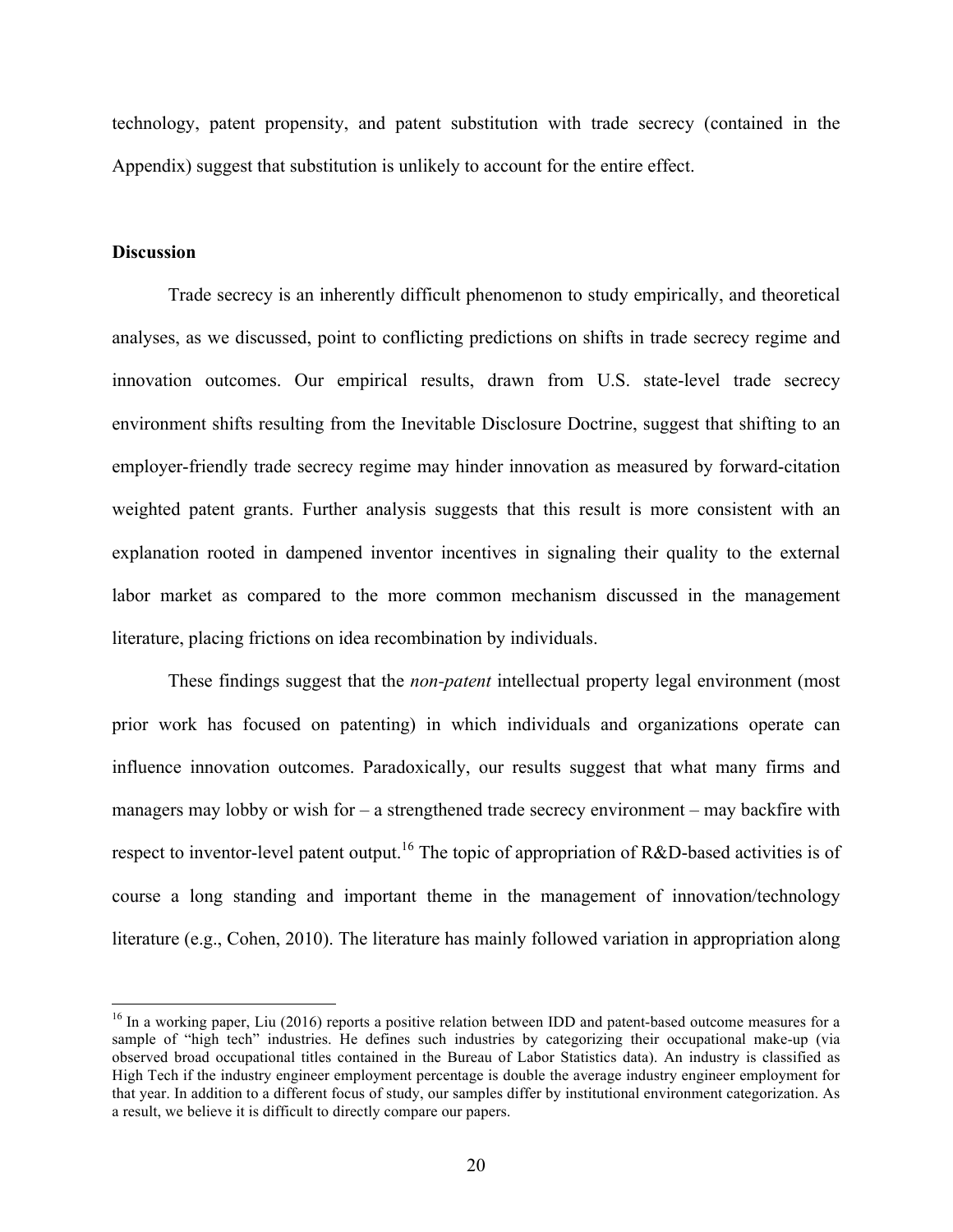industry lines – for example, the classic Yale and Carnegie Mellon industry surveys organize managerial perceptions of appropriation along industry lines. By contrast, not only do we consider non-patent based intellectual property, we also look beyond traditional industry boundaries in appropriability environments. This difference results in part from trade secrecy law adjudication at the U.S. state level. The managerial implication is that there can be differences in appropriability environment within industries, and so more active firm management of IP form (rather than mere consideration of industry membership) may be important.

Beyond the high-level recognition that the knowledge worker labor market environment and the associated incentives generated can impact innovation, our work on the associated mechanisms also hold a number of managerial implications. While one theory consistent with the main empirical pattern is that reduced idea recombination and cross-fertilization may be the operative mechanism, our results are not consistent with this mechanism. On the other hand, the labor market signaling view has not received as much attention in the strategic management literature. Managers should be aware that employee innovative effort, aside from intrinsic motivation, may also rely on expectations of employment terms and career advancement, as well as the ability to weaken potential hold-up problems inside a firm. Such advancement, in turn, may depend on both internal-to-the-firm and external career paths. If frictions are placed on the external path, that may have behavioral implications for technical staff within the focal organization. Our results suggest that this may be manifested in dampened incentives as a result of the threat of internal hold-up as well as a redirection in inventive effort (concentrating on more general-purpose inventions which would not be subject to the restrictions of the IDD).

More generally, since trade secrecy is a commonly used form of intellectual property protection by industrial managers, a deeper understanding of how and when it is used, together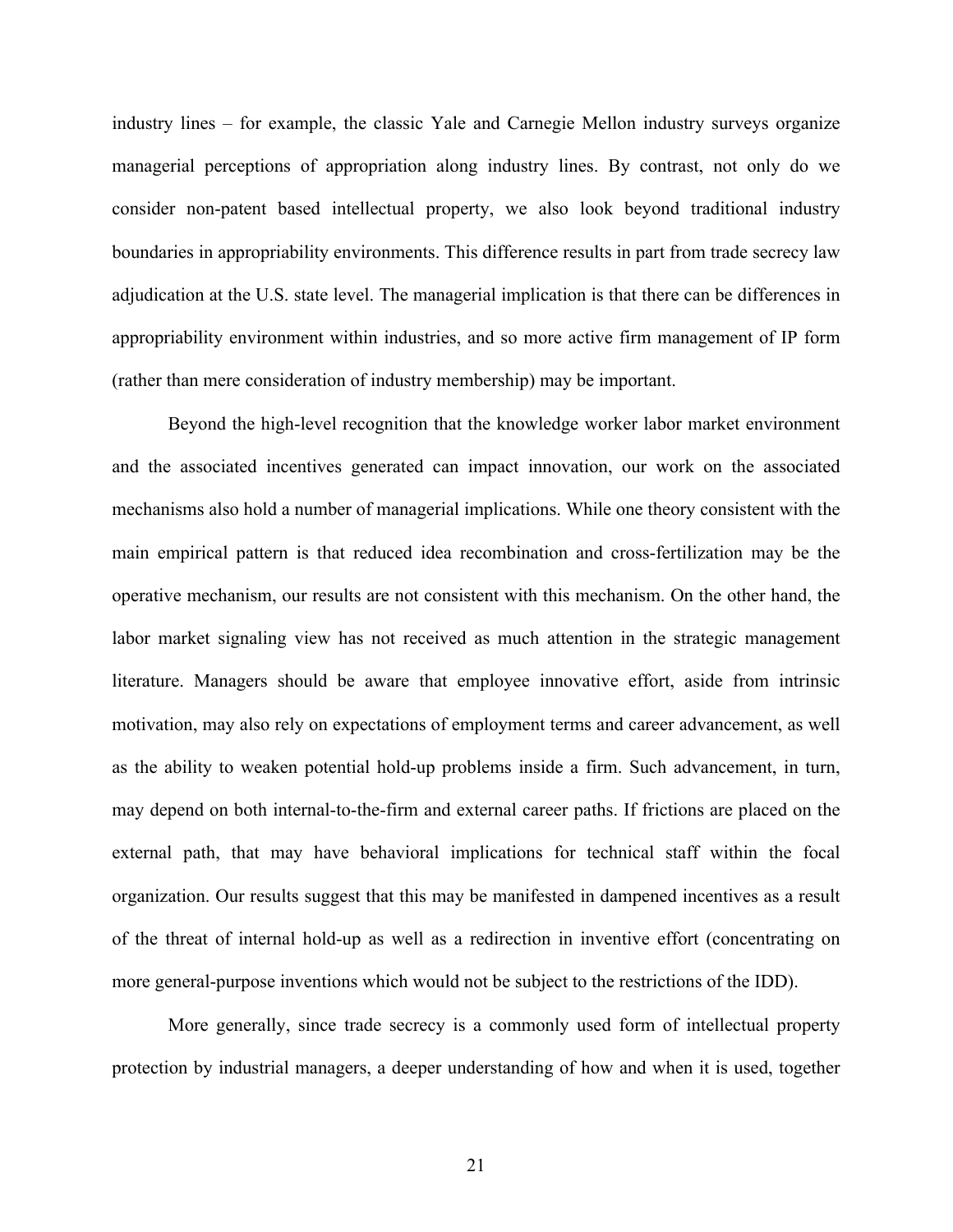with how it operates, should be of managerial interest. Beyond managerial implications, our results also relate to the geography of innovation policy discussions and the debates in that literature regarding the role of regional culture versus legal infrastructure in innovation outcomes (e.g., Saxenian, 1994; Gilson, 1999). Our results do not speak to the role of regional culture, but do support the view that regionally-based legal infrastructure can alter innovation incentives and outcomes.

Despite the suggestive evidence associated with the mechanisms we analyze, we hope that this study is a beginning of further empirical research deepening our understanding of the relationship between trade secrecy law and innovation.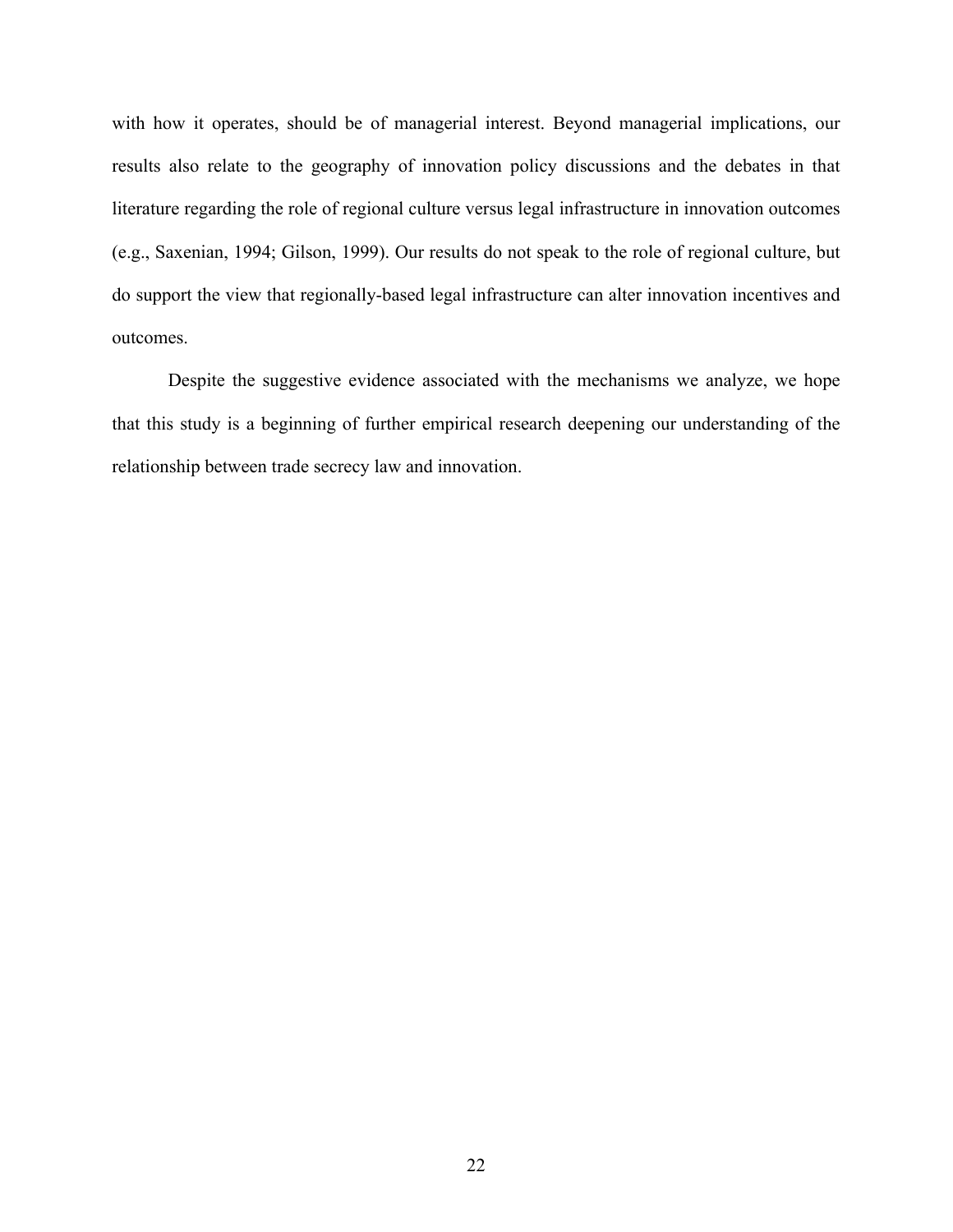# **References**

Abadie A, Diamond A, Hainmueller J (2010). "Synthetic control methods for comparative case studies: estimating the effect of California's tobacco control program." *Journal of the American Statistical Association*, 105: 493-505.

Acharya VV, Baghai RP, Subramanian KV (2013). "Wrongful discharge laws and innovation," *Review of Financial Studies* **27** (1): 301-346.

Anton JJ, Yao DA (2004). "Little patents and big secrets: Managing intellectual property," *RAND Journal of Economics* **35** (1): 1-22.

Arora A, Fosfuri A, Gambardella A (2001). *Markets for Technology: The Economics of Innovation and Corporate Strategy*. Cambridge: MIT Press.

Arundel, A. Kabla, I. (1998). "What percentage of innovations are patented? Empirical estimates for European Firms," *Research Policy*, 27: 127-141.

Becker, G (1964). *Human Capital*. Chicago: University of Chicago Press.

Bertrand M, Duflo E, Mullainathan S (2004). "How much should we trust differences-indifferences estimates?" *The Quarterly Journal of Economics*, 119: 249-275.

Bulow JI, Summers LH (1986). "A theory of dual labor markets with application to industrial policy, discrimination, and Keynesian unemployment," *Journal of Labor Economics*, 4: 376-414.

Castellaneta F, Conti R, Veloso FM, Kemeny CA. (2016). "The effect of trade secret legal protection on venture capital investments: Evidence from the inevitable disclosure doctrine," *Journal of Business Venturing*, 31: 524-541.

Castellaneta F, Conti R, Kacperczyk A. (2017). "Money secrets: how does trade secret legal protection affect firm market value? Evidence from the Uniform Trade Secret Act," *Strategic Management Journal*, 38: 834-853.

Cohen WM, Nelson RR, Walsh JP (2000). "Covering their intellectual assets: appropriability conditions and why U.S. manufacturing firms patent (or not)" NBER working paper 7552, National Bureau of Economic Research, Cambridge, MA. Available at: http://www.nber.org/papers/w7552.

Cohen WM (2010). "Chapter 4 - Fifty years of empirical studies of innovative activity and performance," *Handbook of the Economics of Innovation*.

Doeringer PB, Piore MJ (1971). *Internal Labor Markets and Manpower Analysis*. Lexington, MA: Heath.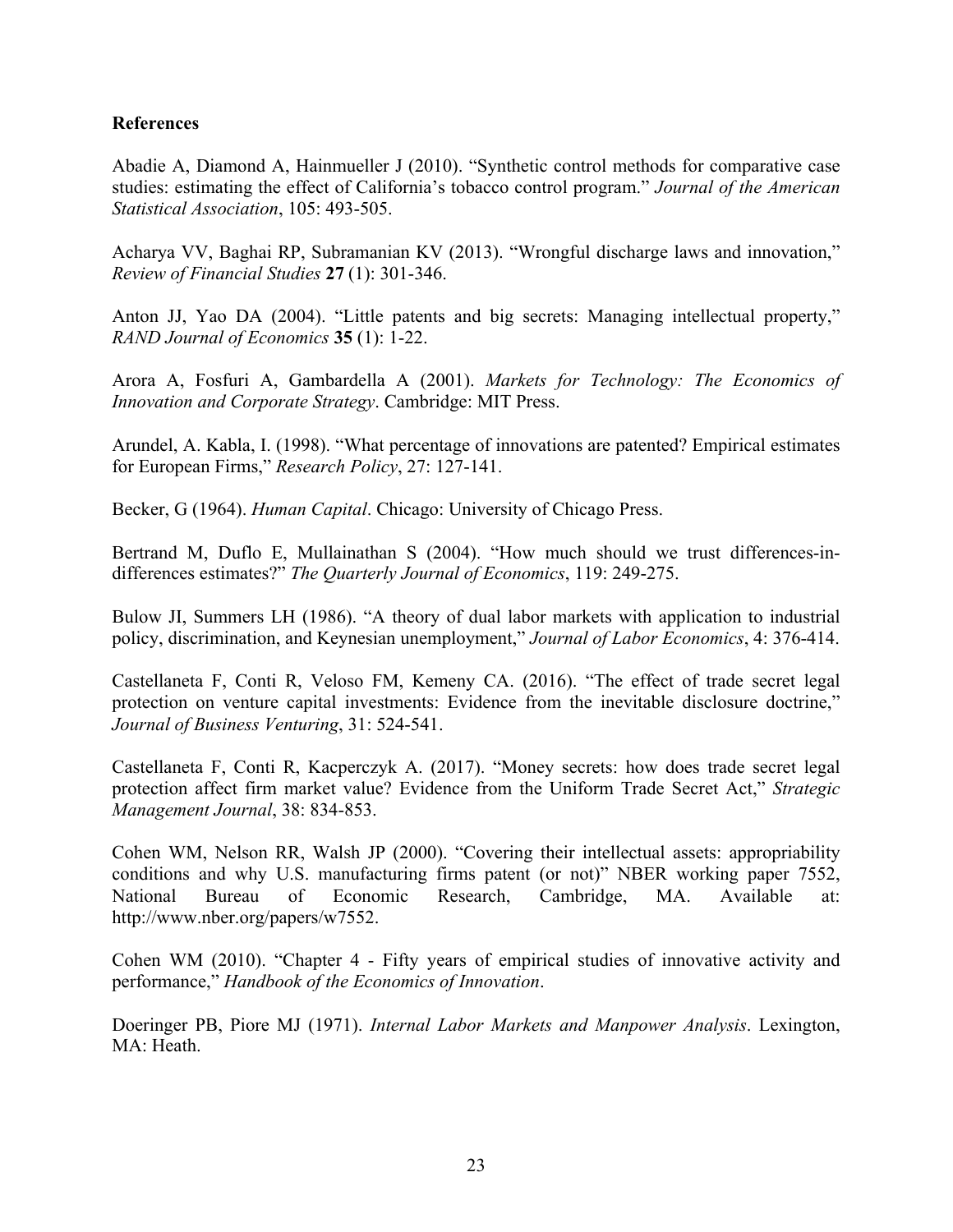Fisk, C (2001). "Working knowledge: Trade secrets, restrictive covenants in employment, and the rise of corporate intellectual property, 1800-1920," *Hastings Law Review* **52**: 441-535.

Fleming, L (2001). "Recombinant uncertainty in technological search," *Management Science* **47** (1):117-132.

Fleming L, Sorenson O (2001) Technology as a complex adaptive system: Evidence from patent data. *Research Policy* **30**:1019–1039.

Friedman DD, Landes WM, RA Posner (1991). "Some economics of trade secret law," *Journal of Economic Perspectives*, 5: 61-72.

Gans J, Hsu DH, Stern S (2008). "The impact of uncertain intellectual property rights on the market for ideas: evidence from patent grant delays," *Management Science*, 54: 982-997.

Garmaise MJ (2011). "Ties that truly bind: noncompetition agreements, executive compensation, and firm investment," *Journal of Law and Economics & Organization* 27: 376-425.

Gibbons R, Katz LF, Lemieux TH, Parent D. (2005) "Comparative advantage, learning, and sectoral wage determination," *Journal of Labor Economics* 23(4): 681-724.

Gibbons R, Waldman M. (1999). "A theory of wage and promotion dynamics inside firms," *Quarterly Journal of Economics,* 114: 1321-358.

Gilson, RJ (1999). "The legal infrastructure of high technology industrial districts: Silicon Valley, Route 128, and covenants not to compete, *New York University Law Review* 74: 575-629.

Hall B, Jaffe A, Trajtenberg M (2001). "The NBER patent citation data file: Lessons, insights, and methodological tools," NBER working paper 8498, National Bureau of Economic Research, Cambridge, MA. Available at: http://www.nber.org/papers/w8498.

Hellmann T, Perotti E (2011). "The circulation of ideas in firms and markets," *Management Science* 57 (10): 1813-1826.

Kahnke R, Bundy KL, Liebman KA (2008). "Doctrine of Inevitable Disclosure," Faegre & Benson LLP. Accessed at: www.faegrebd.com/webfiles/Inevitable%20Disclosure.pdf

Kim J, Marschke G (2005). "Labor mobility of scientists, technological diffusion, and the firm's patenting decision," *Rand Journal of Economics*, 36: 298-317.

Li GC, Lai R, D'Amour A, Doolin DM, Sun Y, Torvik VI, Yu AZ, Fleming L (2014). "Disambiguation and co-authorship networks of the U.S. patent inventor database (1975-2010)," *Research Policy* **43**: 941-955.

Liu Z (2016). "Intellectual Property Allocation and Firm Investments in Innovation", McCombs School of Business, University of Texas at Austin working paper.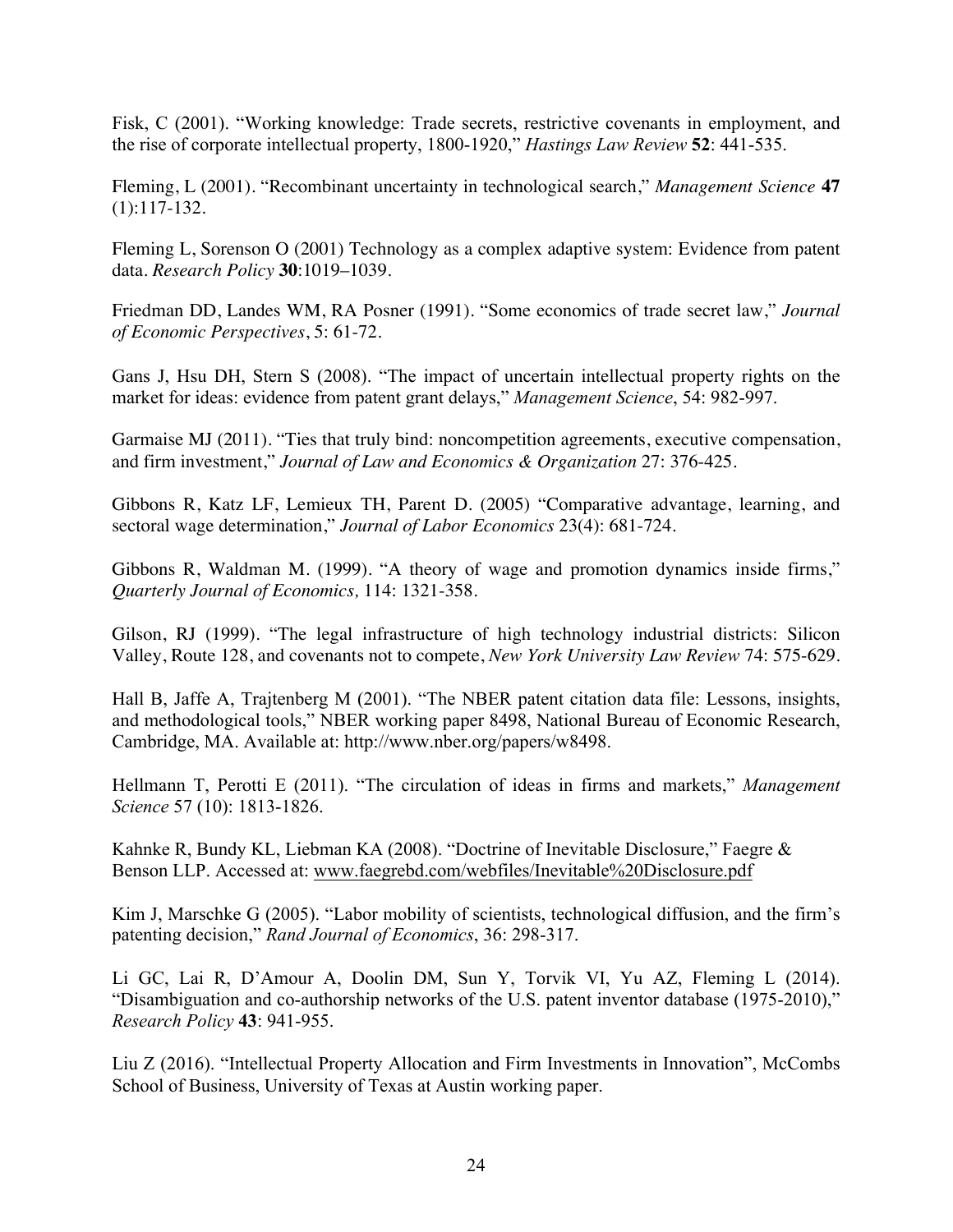Marx M, Strumsky D, Fleming L (2009). "Mobility, skills, and the Michigan non-compete experiment," *Management Science* **55** (6): 875-889.

Moser P (2012). "Innovation without patents: Evidence from world's fairs," *Journal of Law and Economics* **55** (1): 43-74.

National Conference of Commissioners on Uniform State Laws (1985). "Uniform Trade Secrets Act with 1985 Amendments," Available at: http://www.uniformlaws.org/shared/docs/trade%20secrets/utsa\_final\_85.pdf.

Png, IPL (2015). "Secrets and patents: Theory and evidence from the Uniform Trade Secrets Act," *working paper*, National University of Singapore.

Png, IPL (2017). "Law and innovation: Evidence from state trade secrets laws," *Review of Economics and Statistics*, 99: 167-179.

Saxenian, A (1994). *Regional Advantage*. Cambridge: Harvard University Press.

Silverman, BS. (1999). "Technological resources and the direction of corporate diversification: Toward an integration of the resource-based view and transaction cost economics," *Management Science* **45** (8): 1109-1124.

Spence M (1973). "Job market signaling." *Quarterly Journal of Economics* 87(3): 355-74.

M. Trajtenberg (1990). "A penny for your quotes: patent citations and the value of innovations," *Rand Journal of Economics*, 21: 172-187.

Wiesner, RM (2012). "A state-by-state analysis of inevitable disclosure: A need for uniformity and a workable standard," *Marquette Intellectual Property Law Review* **16**: 211-231.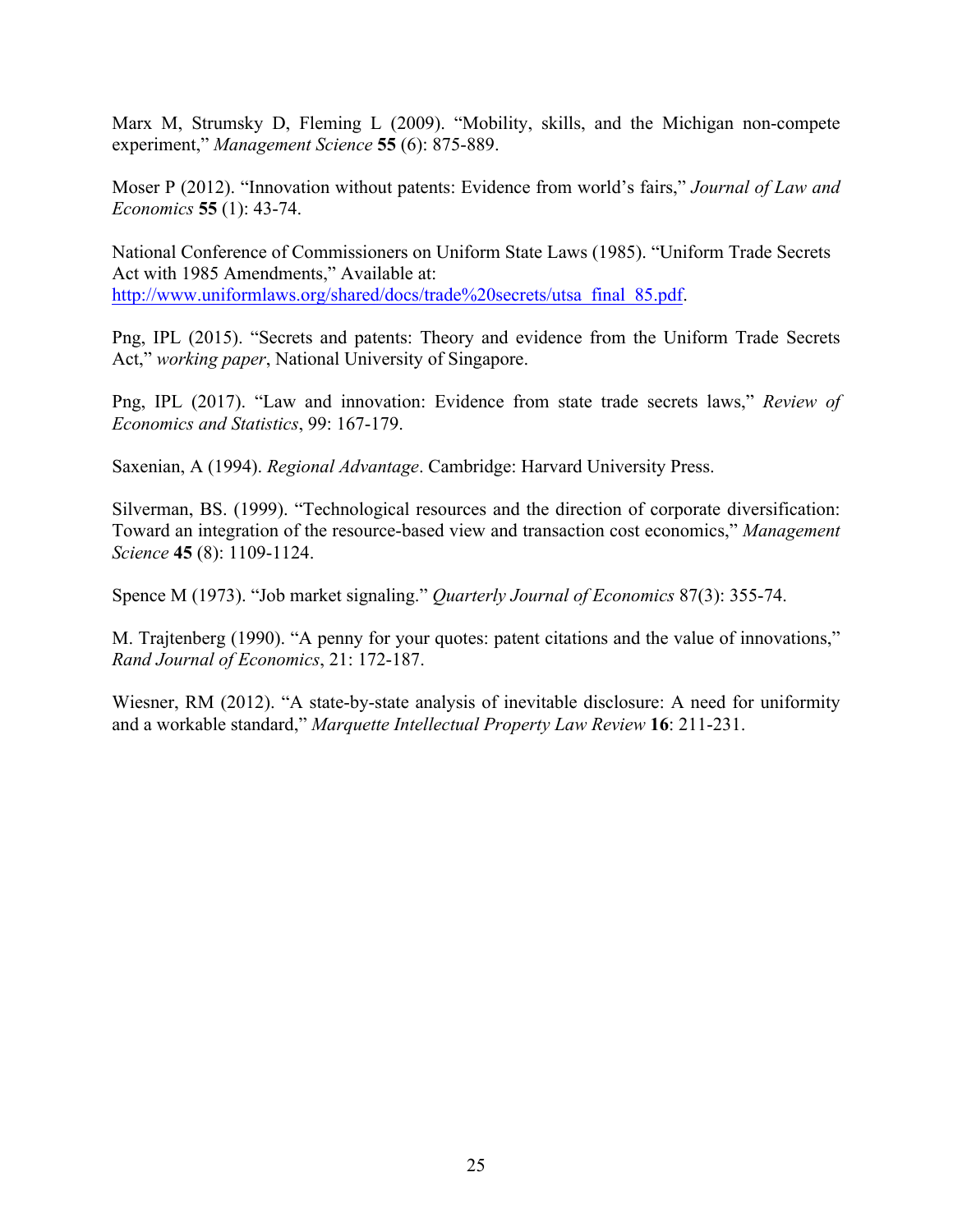| Table 1                                         |  |
|-------------------------------------------------|--|
| Variable definitions and descriptive statistics |  |
| (Individual-year unit of analysis)              |  |

| <b>VARIABLE</b>                           | <b>DEFINITION</b> (data source)                                                                                                                                                                                                                                    | <b>MEAN</b> | STD. DEV. |
|-------------------------------------------|--------------------------------------------------------------------------------------------------------------------------------------------------------------------------------------------------------------------------------------------------------------------|-------------|-----------|
| <b>Dependent variables</b>                |                                                                                                                                                                                                                                                                    |             |           |
| Log citation weighted patent<br>count     | Log of the number of eventually-granted patent applications<br>weighted by number of forward citations within 4 years from<br>grant (IQSS/NBER)                                                                                                                    | 0.84        | 1.18      |
| Log mean combinatorial<br>novelty         | Log of the mean of the combinatorial novelty of the<br>eventually-granted patent applications. Combinatorial<br>novelty measures the degree to which the individual<br>inventions recombine infrequently combined technology<br>areas (Fleming and Sorenson, 2001) | 2.15        | 0.81      |
| Mean patent generality                    | 1-Herfindahl-Hirschman Index of primary patent classes in<br>forward patent citations (IQSS/NBER)                                                                                                                                                                  | 0.44        | 0.26      |
| Independent and control variables         |                                                                                                                                                                                                                                                                    |             |           |
| Trade secrecy regime                      |                                                                                                                                                                                                                                                                    |             |           |
| IDD positive                              | Binary variable taking value 1 when a positive ruling for<br>IDD is in place and 0 otherwise (Castellaneta et al., 2016)                                                                                                                                           | 0.06        | 0.23      |
| IDD negative                              | Binary variable taking value 1 when a negative ruling for<br>IDD is in place and 0 otherwise (Castellaneta et al., 2016)                                                                                                                                           | 0.29        | 0.45      |
| <b>Individual-level controls</b>          |                                                                                                                                                                                                                                                                    |             |           |
| Log individual experience                 | Log number of years since the inventor appears in the dataset<br>(IQSS/NBER)                                                                                                                                                                                       | 1.80        | 0.70      |
| Log 4-year Patent Stock                   | Log of number of patents in the prior four years<br>(IQSS/NBER)                                                                                                                                                                                                    | 1.08        | 0.69      |
| Organization- and industry-level controls |                                                                                                                                                                                                                                                                    |             |           |
| Log organization age                      | Log number of years since organization appears in dataset<br>(IQSS/NBER)                                                                                                                                                                                           | 2.39        | 0.68      |
| Log organization size                     | Log number of inventors belonging to the organization<br>(IQSS/NBER)                                                                                                                                                                                               | 4.02        | 2.42      |
| Log industry size                         | Log number of inventors in 3-digit SIC (IQSS/NBER &<br>Silverman, 1999)                                                                                                                                                                                            | 5.27        | 1.84      |
| <b>State-level controls</b>               |                                                                                                                                                                                                                                                                    |             |           |
| Log state population                      | Log of the state total population (Bureau of Economic<br>Analysis website)                                                                                                                                                                                         | 16.03       | 0.85      |
| Log state total wage                      | Log of the state sum of wages and salaries in thousands of<br>US dollars (Bureau of Economic Analysis website)                                                                                                                                                     | 18.51       | 0.98      |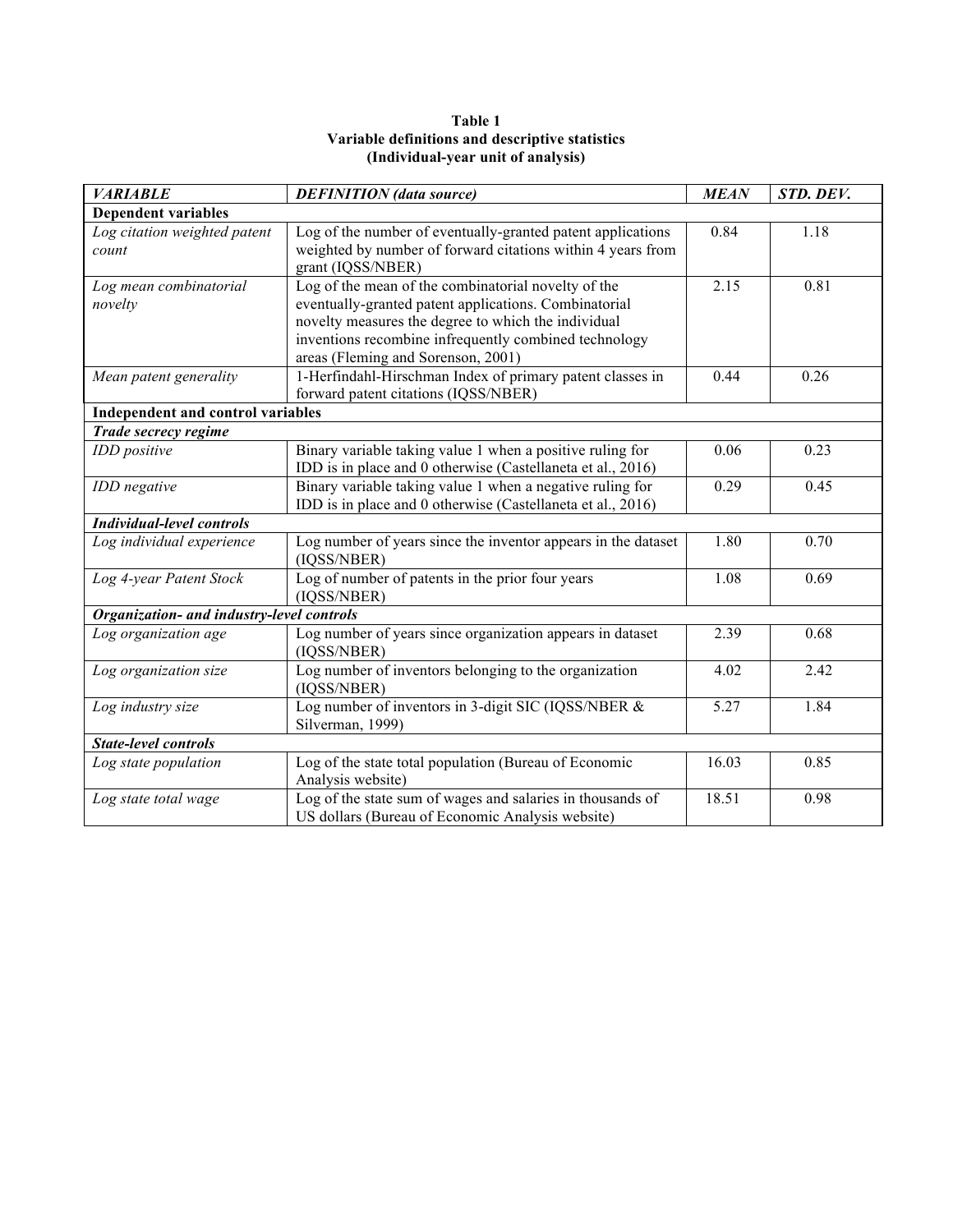**Table 2 Employer-friendly trade secrecy regime (IDD) and innovation: main analyses**

| Punet A: IDD effect over time<br>Dependent variable |                |                | Log citation weighted patent count as of time t |                |                |           |
|-----------------------------------------------------|----------------|----------------|-------------------------------------------------|----------------|----------------|-----------|
|                                                     | $(2A-1)$       | $(2A-2)$       | $(2A-3)$                                        | $(2A-4)$       | $(2A-5)$       | $(2A-6)$  |
| IDD positive $t+2$                                  | $-0.002$       |                |                                                 |                |                |           |
|                                                     | (0.012)        |                |                                                 |                |                |           |
| IDD negative $t+2$                                  | 0.011          |                |                                                 |                |                |           |
|                                                     | (0.016)        |                |                                                 |                |                |           |
| IDD positive $t+1$                                  |                | $-0.005$       |                                                 |                |                |           |
|                                                     |                | (0.020)        |                                                 |                |                |           |
| IDD negative $t+1$                                  |                | 0.0175         |                                                 |                |                |           |
|                                                     |                | (0.016)        |                                                 |                |                |           |
| IDD positive t                                      |                |                | $-0.022$                                        |                |                |           |
|                                                     |                |                | (0.017)                                         |                |                |           |
| IDD negative t                                      |                |                | 0.020                                           |                |                |           |
|                                                     |                |                | (0.017)                                         |                |                |           |
| IDD positive t-1                                    |                |                |                                                 | $-0.032$       |                |           |
|                                                     |                |                |                                                 | (0.018)        |                |           |
| IDD negative t-1                                    |                |                |                                                 | 0.019          |                |           |
|                                                     |                |                |                                                 | (0.036)        |                |           |
| IDD positive t-2                                    |                |                |                                                 |                | $-0.050$       |           |
|                                                     |                |                |                                                 |                | (0.025)        |           |
| IDD negative t-2                                    |                |                |                                                 |                | 0.009          |           |
|                                                     |                |                |                                                 |                | (0.029)        |           |
| IDD positive t-3                                    |                |                |                                                 |                |                | $-0.043$  |
|                                                     |                |                |                                                 |                |                | (0.036)   |
| IDD negative t-3                                    |                |                |                                                 |                |                | $-0.001$  |
|                                                     |                |                |                                                 |                |                | (0.016)   |
| Ind.-, org.-, industry-                             | $\overline{Y}$ | $\overline{Y}$ | Y                                               | $\overline{Y}$ | $\overline{Y}$ | Y         |
| & state-controls                                    |                |                |                                                 |                |                |           |
| Indiv. & year FE                                    | Y              | Y              | Y                                               | Y              | Y              | Y         |
| $\cal N$                                            | 2,067,187      | 2,420,276      | 2,772,278                                       | 2,419,698      | 2,066,356      | 1,762,862 |
| Adj. $R^2$                                          | 0.40           | 0.38           | 0.35                                            | 0.34           | 0.35           | 0.35      |

*Panel A: IDD effect over time*

*Panel B: Main effect at the inventor-year and state-year levels of analysis*

| Dependent variable    |           | Log citation weighted patent count |               |           |          |                 |  |
|-----------------------|-----------|------------------------------------|---------------|-----------|----------|-----------------|--|
| Unit of analysis      |           |                                    | Inventor-year |           |          | U.S. state-year |  |
| Time window           |           | $t+2$                              | $t+3$         |           | $t+2$    | $t+3$           |  |
|                       | $(2B-1)$  | $(2B-2)$                           | $(2B-3)$      | $(2B-4)$  | $(2B-5)$ | $(2B-6)$        |  |
| <b>IDD</b> positive   | $-0.045$  | $-0.033$                           | $-0.049$      | $-0.037$  | $-0.231$ | $-0.234$        |  |
|                       | (0.015)   | (0.018)                            | (0.018)       | (0.015)   | (0.127)  | (0.107)         |  |
| <b>IDD</b> negative   | 0.024     | 0.031                              | 0.015         | 0.022     | $-0.177$ | $-0.155$        |  |
|                       | (0.023)   | (0.021)                            | (0.021)       | (0.021)   | (0.133)  | (0.131)         |  |
| Ind.-, $org.$ -, $\&$ | N         | Y                                  | N             | Y         | N        | N               |  |
| industry-controls     |           |                                    |               |           |          |                 |  |
| State controls        | N         | Y                                  | N             | Y         | Y        | Y               |  |
| Indiv. & year FE      | Y         | Y                                  | Y             | Y         | N        | N               |  |
| State & year FE       | N         | N                                  | N             | N         | Y        | Y               |  |
| N                     | 2,067,187 | 2,067,187                          | 1,763,496     | 1,763,496 | 1,326    | 1,275           |  |
| Adj. $R^2$            | 0.25      | 0.26                               | 0.26          | 0.27      | 0.96     | 0.97            |  |

Note: State-clustered standard errors in parentheses in both panels.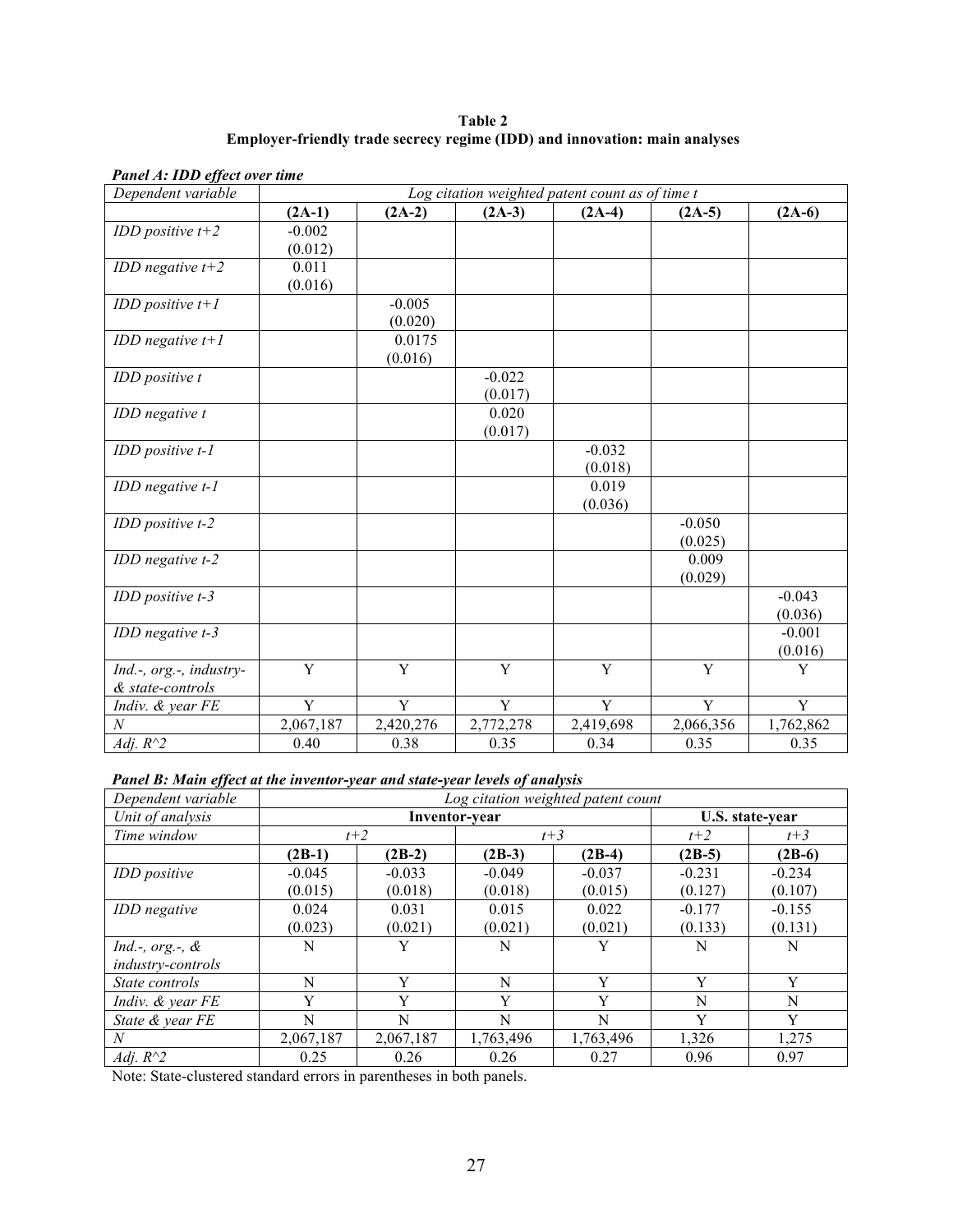# **Table 3 Employer-friendly trade secrecy regime (IDD) and innovation: robustness checks**

| r ance in noonsmess to polenaat confounds: inventor tevel of analysis<br>Dependent<br>variable |           |           |           | Log citation weighted patent count |           |           |           | Citation weighted<br>patent count |
|------------------------------------------------------------------------------------------------|-----------|-----------|-----------|------------------------------------|-----------|-----------|-----------|-----------------------------------|
| Estimation<br>method                                                                           |           |           |           | <i>OLS</i>                         |           |           |           | Poisson                           |
| Time window                                                                                    | $t+2$     | $t+3$     | $t+2$     | $t+3$                              | $t+2$     | $t+3$     | $t+2$     | $t+3$                             |
|                                                                                                | $(3A-1)$  | $(3A-2)$  | $(3A-3)$  | $(3A-4)$                           | $(3A-5)$  | $(3A-6)$  | $(3A-7)$  | $(3A-8)$                          |
| <b>IDD</b> positive                                                                            | $-0.032$  | $-0.036$  | $-0.082$  | $-0.143$                           | $-0.096$  | $-0.153$  | $-0.064$  | $-0.059$                          |
|                                                                                                | (0.017)   | (0.014)   | (0.031)   | (0.041)                            | (0.032)   | (0.044)   | (0.027)   | (0.031)                           |
| IDD negative                                                                                   | 0.030     | 0.021     | 0.049     | 0.023                              | 0.062     | $-0.030$  | 0.044     | 0.0180                            |
|                                                                                                | (0.027)   | (0.002)   | (0.036)   | (0.039)                            | (0.064)   | (0.072)   | (0.018)   | (0.022)                           |
| Trade                                                                                          | $-0.009$  | $-0.014$  |           |                                    |           |           |           |                                   |
| secrecy index                                                                                  | (0.023)   | (0.025)   |           |                                    |           |           |           |                                   |
| $Ind.$ -, $org.$ -,                                                                            | Y         | Y         | Y         | Y                                  | Y         | Y         | Y         | Y                                 |
| industry- $\&$                                                                                 |           |           |           |                                    |           |           |           |                                   |
| state-controls                                                                                 |           |           |           |                                    |           |           |           |                                   |
| Indiv. & year                                                                                  | Y         | Y         | Y         | Y                                  | Y         | Y         | Y         | Y                                 |
| FE                                                                                             |           |           |           |                                    |           |           |           |                                   |
| Time trend                                                                                     | N         | N         | Y         | Y                                  | N         | N         | N         | N                                 |
| State-specific                                                                                 | N         | N         | N         | N                                  | Y         | Y         | N         | N                                 |
| time trend                                                                                     |           |           |           |                                    |           |           |           |                                   |
| $\overline{N}$                                                                                 | 2,067,187 | 1,763,496 | 2,067,187 | 1,763,496                          | 2,067,187 | 1,763,496 | 1,907,452 | 1,627,639                         |
| Adj. $R^2$                                                                                     | 0.26      | 0.27      | 0.24      | 0.26                               | 0.25      | 0.26      | N/A       | N/A                               |

#### *Panel A. Robustness to potential confounds: inventor-level of analysis*

*Panel B. Robustness to sample composition: inventor-level of analysis*

| Dependent<br>variable | Log citation weighted patent count |                                   |           |           |           |           |                                         |           |
|-----------------------|------------------------------------|-----------------------------------|-----------|-----------|-----------|-----------|-----------------------------------------|-----------|
| Sample                |                                    | Inventors who do not change state |           |           |           |           | Inventors who do not change IDD regimes |           |
| Time window           |                                    | $t+2$                             |           | $t+3$     | $t+2$     |           | $t+3$                                   |           |
|                       | $(3B-1)$                           | $(3B-2)$                          | $(3B-3)$  | $(3B-4)$  | $(3B-5)$  | $(3B-6)$  | $(3B-7)$                                | $(3B-8)$  |
| <b>IDD</b> positive   | $-0.050$                           | $-0.028$                          | $-0.044$  | $-0.019$  | $-0.050$  | $-0.037$  | $-0.046$                                | $-0.032$  |
|                       | (0.015)                            | (0.002)                           | (0.019)   | (0.018)   | (0.014)   | (0.018)   | (0.019)                                 | (0.014)   |
| <b>IDD</b> negative   | 0.003                              | 0.033                             | $-0.003$  | 0.027     | 0.013     | 0.027     | 0.007                                   | 0.020     |
|                       | (0.046)                            | (0.046)                           | (0.045)   | (0.045)   | (0.038)   | (0.038)   | (0.034)                                 | (0.035)   |
| $Ind.$ -, $org.$ -,   | N                                  | Y                                 | N         | Y         | N         | Y         | N                                       | Y         |
| $industry-$ &         |                                    |                                   |           |           |           |           |                                         |           |
| state-controls        |                                    |                                   |           |           |           |           |                                         |           |
| Indiv. & year         | Y                                  | Y                                 | Y         | Y         | Y         | Y         | Y                                       | Y         |
| FE                    |                                    |                                   |           |           |           |           |                                         |           |
| $\overline{N}$        | 1,581,745                          | 1,581,745                         | 1,325,937 | 1,325,937 | 1,736,865 | 1,736,865 | 1,465,375                               | 1,465,375 |
| Adj. $R^2$            | 0.25                               | 0.26                              | 0.26      | 0.27      | 0.25      | 0.26      | 0.26                                    | 0.26      |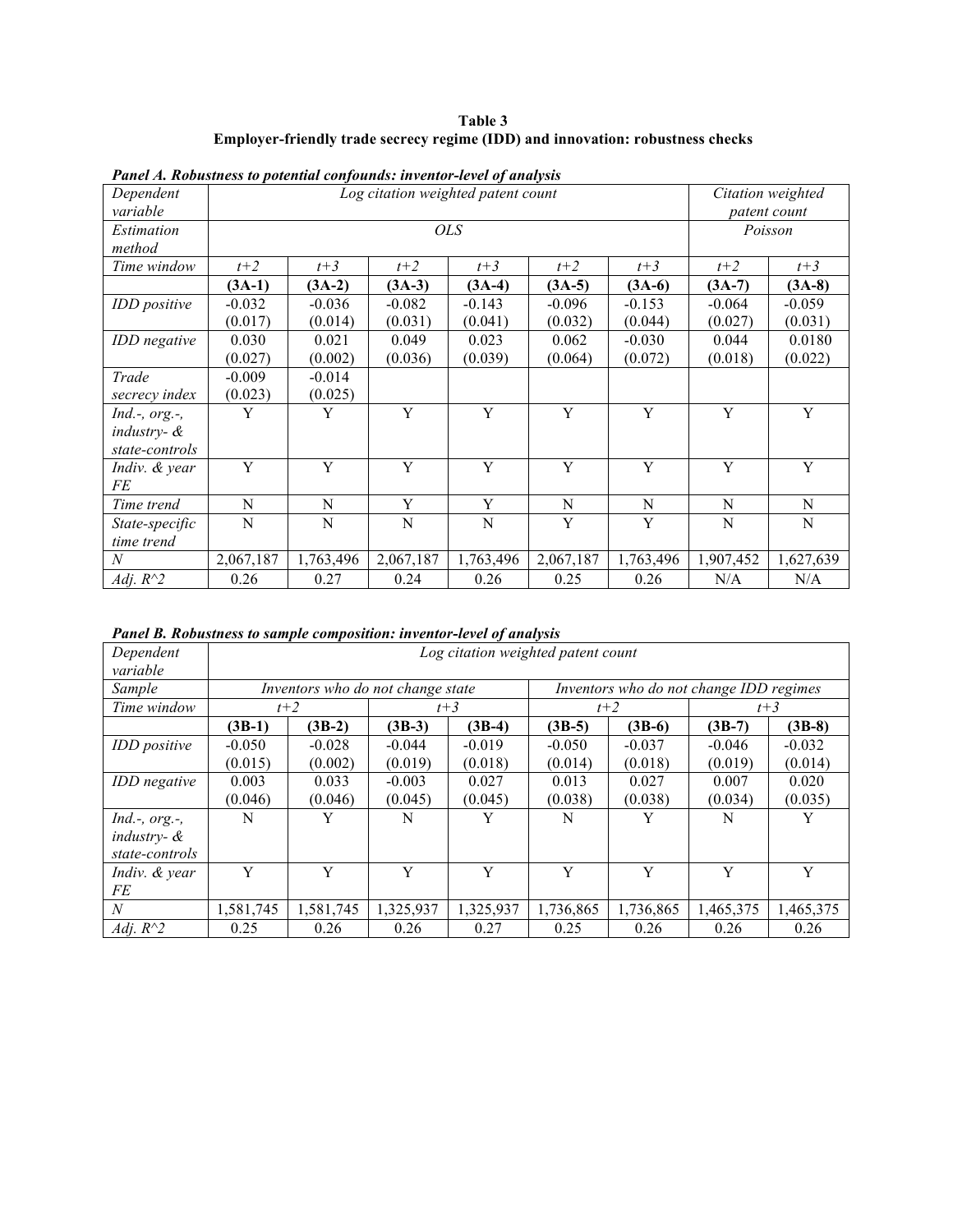|  |  | Table 4 |                                                                         |  |
|--|--|---------|-------------------------------------------------------------------------|--|
|  |  |         | Employer-friendly trade secrecy regime (IDD) and innovation: mechanisms |  |

| Dep. variable                    |          | $\tilde{\phantom{a}}$<br>$\cdot$<br>$\sim$ $\sim$<br>Log patent citations |          |                       |          |                      |  |
|----------------------------------|----------|---------------------------------------------------------------------------|----------|-----------------------|----------|----------------------|--|
| Sample                           |          | full                                                                      |          | "discrete" inventions |          | "complex" inventions |  |
|                                  | $(4A-1)$ | $(4A-2)$                                                                  | $(4A-3)$ | $(4A-4)$              | $(4A-5)$ | $(4A-6)$             |  |
| <b>IDD</b> positive              | $-0.021$ | $-0.015$                                                                  | $-0.058$ | $-0.051$              | $-0.005$ | $-0.001$             |  |
|                                  | (0.005)  | (0.005)                                                                   | (0.009)  | (0.009)               | (0.006)  | (0.006)              |  |
| <b>IDD</b> negative              | 0.098    | 0.093                                                                     | 0.051    | 0.050                 | 0.113    | 0.107                |  |
|                                  | (0.002)  | (0.002)                                                                   | (0.004)  | (0.004)               | (0.003)  | (0.003)              |  |
| Ind., team, and org.<br>controls | N        | Y                                                                         | N        | Y                     | N        | Y                    |  |
| $SIC2$ & year $FE$               | Y        | Y                                                                         | V        | $\bf v$               | V        | v                    |  |
| $\overline{N}$                   | 792,804  | 792,804                                                                   | 238,281  | 238,281               | 554,523  | 554,523              |  |
| Adj. $R^2$                       | 0.17     | 0.18                                                                      | 0.10     | 0.11                  | 0.17     | 0.18                 |  |

*Panel A: Potential IP substitution analysis: "discrete" vs. "complex" inventions (invention level of analysis)*

*Panel B: Knowledge recombination mechanism (inventor-year level analysis)*

| Dep. variable                   |          | Log mean combinatorial novelty |          |                       |          |                      |  |
|---------------------------------|----------|--------------------------------|----------|-----------------------|----------|----------------------|--|
| Sample                          |          | full                           |          | "discrete" inventions |          | "complex" inventions |  |
| Time widow                      | $t+2$    | $t+3$                          | $t+2$    | $t+3$                 | $t+2$    | $t+3$                |  |
|                                 | $(4B-1)$ | $(4B-2)$                       | $(4B-3)$ | $(4B-4)$              | $(4B-5)$ | $(4B-6)$             |  |
| <b>IDD</b> positive             | $-0.010$ | $-0.007$                       | $-0.029$ | $-0.020$              | 0.016    | 0.016                |  |
|                                 | (0.017)  | (0.017)                        | (0.036)  | (0.027)               | (0.020)  | (0.026)              |  |
| <b>IDD</b> negative             | $-0.008$ | $-0.006$                       | $-0.020$ | $-0.016$              | 0.016    | 0.011                |  |
|                                 | (0.011)  | (0.007)                        | (0.013)  | (0.011)               | (0.009)  | (0.009)              |  |
| $Ind.$ -, $org.$ -, $industry-$ | Y        | Y                              | Y        | Y                     | Y        | Y                    |  |
| & state-controls                |          |                                |          |                       |          |                      |  |
| Ind. & year FE                  | Y        | Y                              | Y        | V                     | Y        | Y                    |  |
| N                               | 897,582  | 758,575                        | 202,644  | 172,706               | 431,906  | 363,382              |  |
| Adj. $R^2$                      | 0.46     | 0.47                           | 0.34     | 0.34                  | 0.34     | 0.34                 |  |

| Panel C: Labor market signaling mechanism: correlates of patent generality (inventor-year level analysis) |  |  |
|-----------------------------------------------------------------------------------------------------------|--|--|
|-----------------------------------------------------------------------------------------------------------|--|--|

| Dep. variable                   | Mean patent generality |          |          |                       |          |                      |  |
|---------------------------------|------------------------|----------|----------|-----------------------|----------|----------------------|--|
| Sample                          |                        | full     |          | "discrete" inventions |          | "complex" inventions |  |
| Time widow                      | $t+2$                  | $t+3$    | $t+2$    | $t+3$                 | $t+2$    | $t+3$                |  |
|                                 | $(4C-1)$               | $(4C-2)$ | $(4C-3)$ | $(4C-4)$              | $(4C-5)$ | $(4C-6)$             |  |
| <b>IDD</b> positive             | 0.006                  | 0.010    | 0.027    | 0.034                 | 0.001    | 0.004                |  |
|                                 | (0.004)                | (0.004)  | (0.005)  | (0.005)               | (0.004)  | (0.005)              |  |
| <b>IDD</b> negative             | 0.002                  | $-0.001$ | $-0.003$ | $-0.006$              | 0.010    | 0.003                |  |
|                                 | (0.004)                | (0.004)  | (0.004)  | (0.005)               | (0.003)  | (0.004)              |  |
| $Ind.$ -, $org.$ -, $industry-$ | Y                      | Y        | Y        | Y                     | Y        | Y                    |  |
| & state-controls                |                        |          |          |                       |          |                      |  |
| Ind. & year FE                  | Y                      | Y        | Y        | Y                     | Y        | Y                    |  |
| $\overline{N}$                  | 819,229                | 691,408  | 181036   | 154,091               | 404,530  | 339,892              |  |
| Adj. $R^2$                      | 0.35                   | 0.35     | 0.34     | 0.34                  | 0.35     | 0.35                 |  |

Note. To define "discrete" and "complex" technologies, we follow Cohen et al. (2000) by focusing on manufacturing sectors and categorize each SIC as either discrete (SIC between 19 and 33) or complex (SIC between 34 and 39). In panels B and C, inventors with more than 50% of her inventor years classified as a given technology "type" (discrete or complex) are categorized within each category. The reported results are robust to restricting the sample to a 100% criterion too. IDD positive and negative states are shown in Table 1, with all other U.S. states as controls. OLS coefficients are reported (state-clustered standard errors are in parentheses). Panel A is restricted to patents where all inventors are based in the same IDD regime in order to unambiguously assign IDD regime to each patent. In panel A control variables include: log inventor team size, log average inventor experience, log average inventor tenure, log average organizational age, and log average organizational size. In panels B and C individual-, organization-, industry-, and state-level controls are listed in Table 1.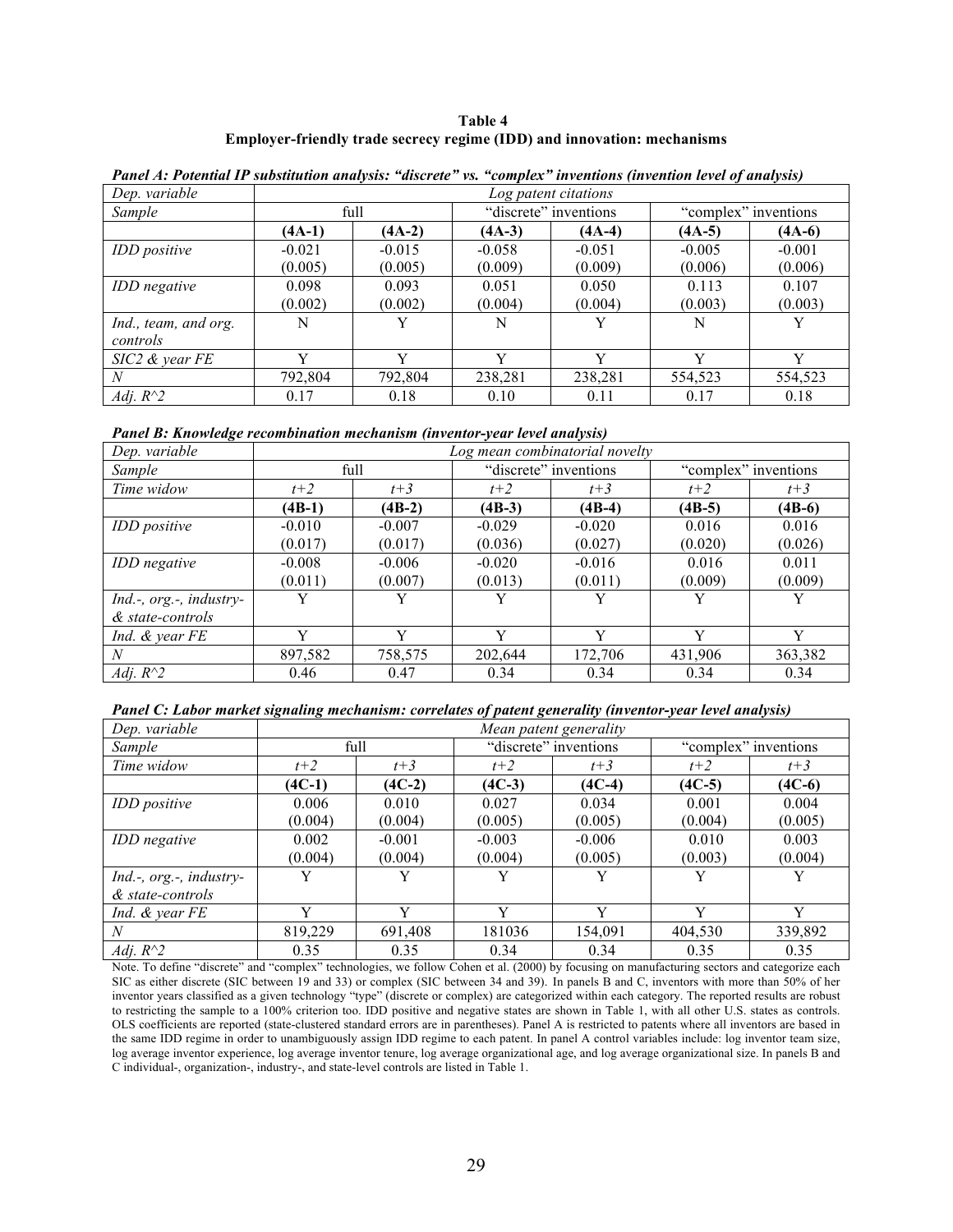**Figure 1 Inevitable disclosure doctrine (IDD) rulings over time**



Note: only graphed through 2003 since the analysis discontinues in that year. The y-axis is cumulative number of states. The x-axis is time. Source: Castellaneta et al. (2016).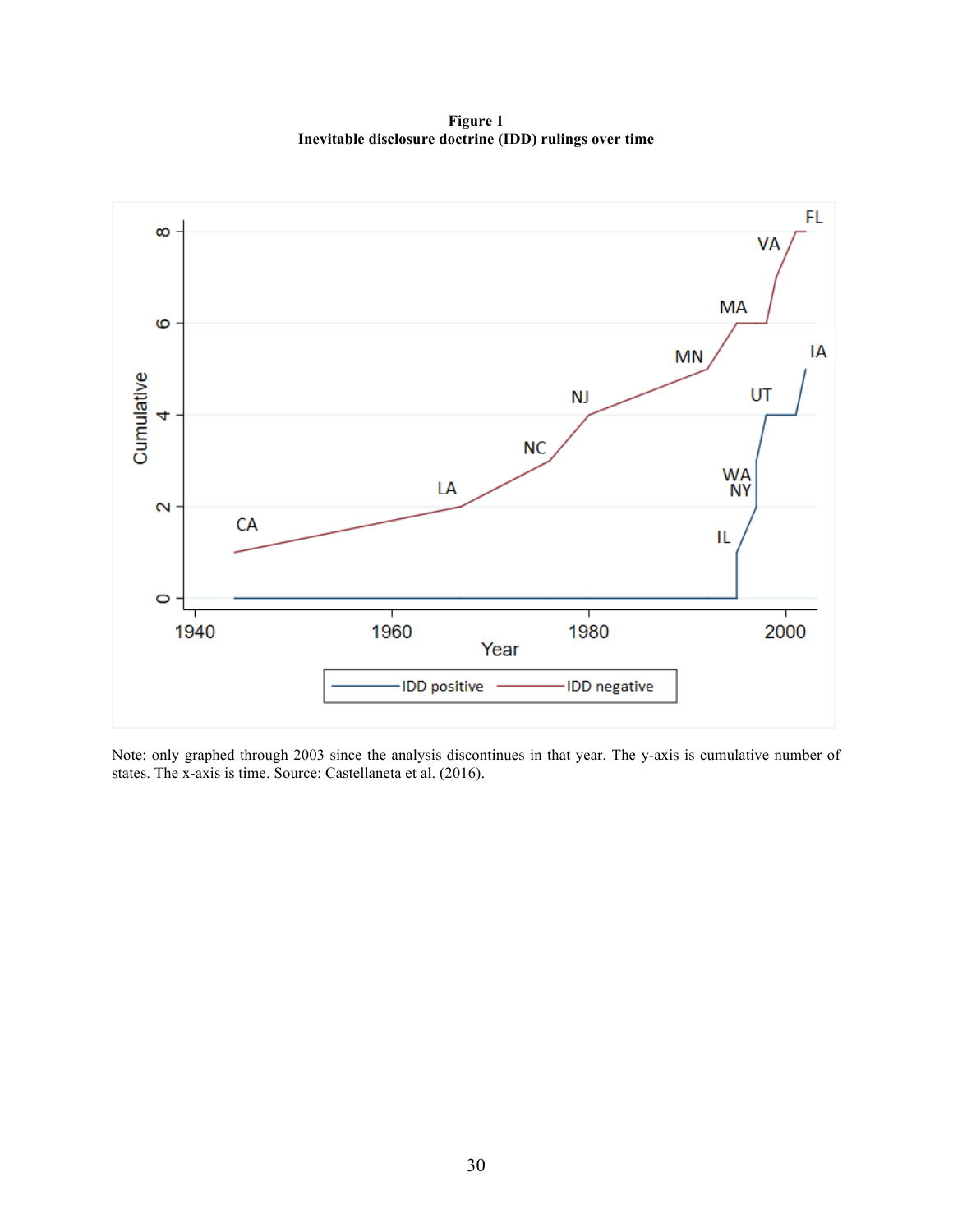**Figure 2 Year-specific "treatment" effects of pro- and against-IDD rulings**



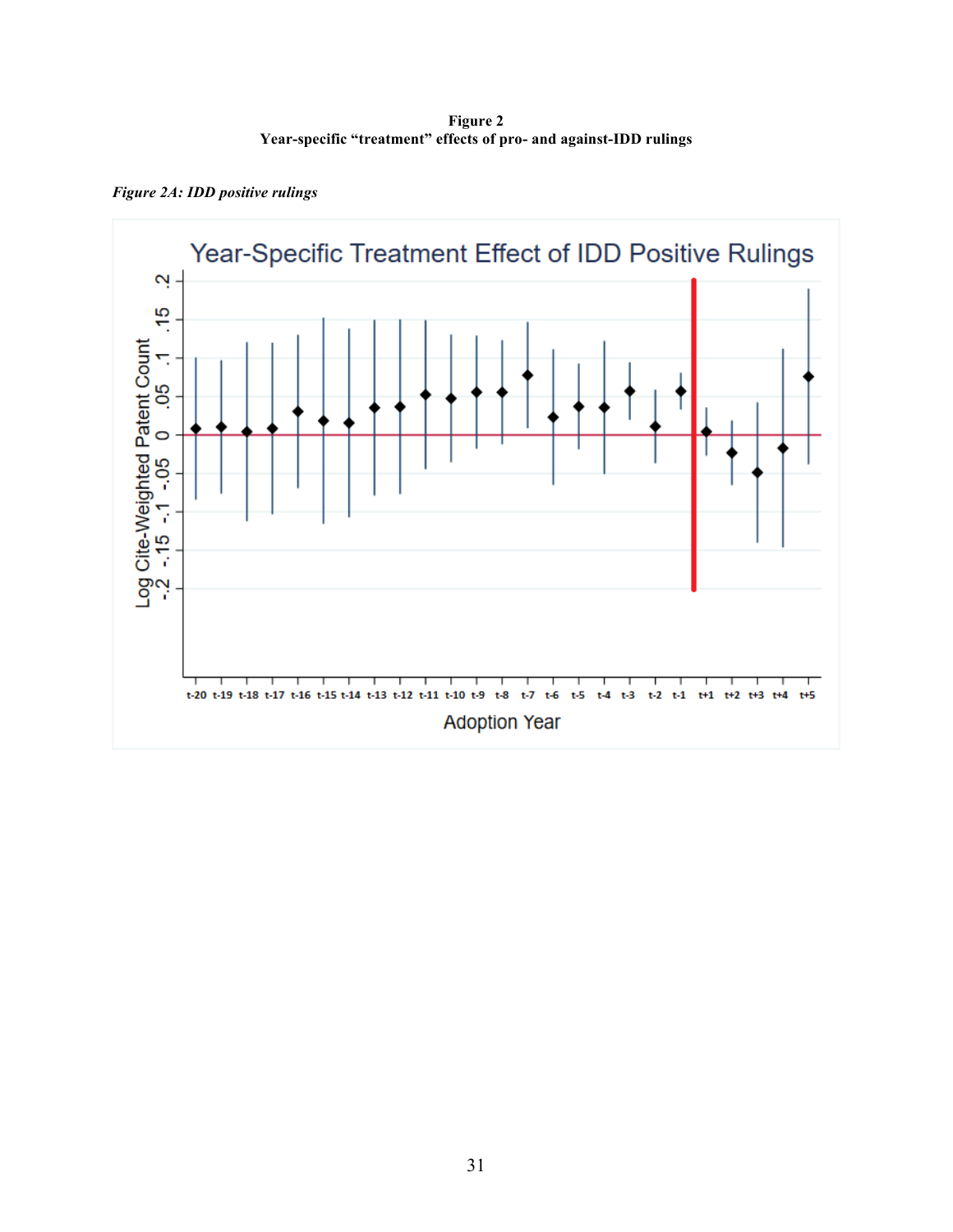



Note: the red line denotes the "treatment" year, and the omitted coefficient in the estimation is also the treatment year. Dots denote regression coefficient estimates (of log citation weighted patent count) on year-specific treatments, and vertical black bars denote the 95% confidence interval around the coefficient. The regressions include inventor and year fixed effects. The graphs show little or no pre-trend prior to the treatment year.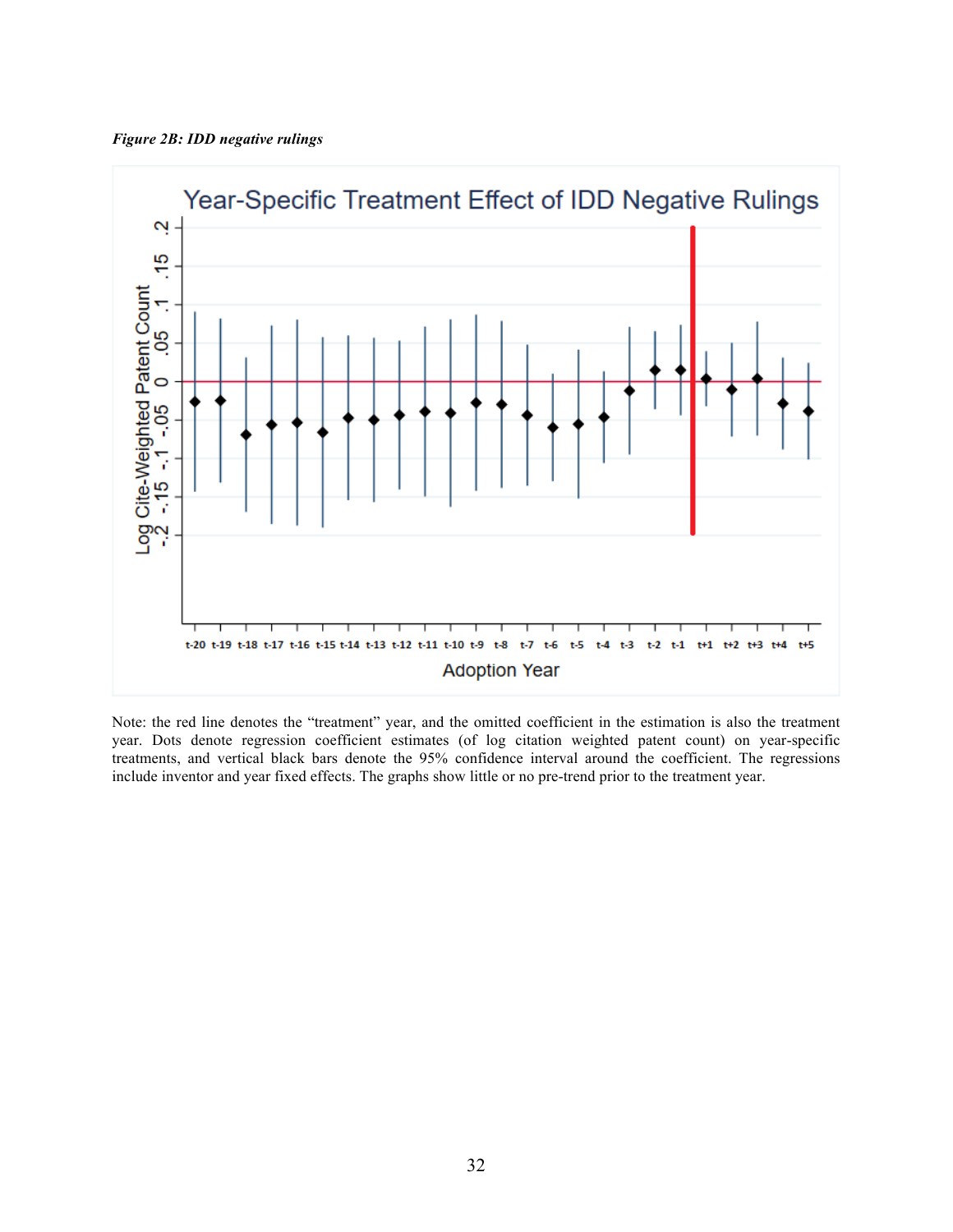#### **Appendix: Trade secrecy / patent substitution analysis in the complex technology sub-sample**

This appendix further discusses the possibility of intellectual property form substitution (trade secrecy versus patenting) in the wake of differential strengthening of the employer-friendly trade secrecy regime. The main text concentrates on the case of "discrete" technologies, which are unlikely to face the substitution. For that reason, we rely on the discrete sub-sample to assess our mechanisms. This appendix discusses the possible substitution in the complex technology sub-sample, for the sake of contextual understanding rather than for direct evidence of mechanisms.

Substitution is more likely to hold in the context of complex technologies following trade secrecy regime shifts, and so the open question is how to understand and interpret the degree of substitution versus "real" effects of reduced innovation in this sub-sample. Even though we do not rely on this sub-sample for empirical assessment of our mechanisms, we wish to qualitatively understand the likely behavior of this sub-sample, especially since it comprises about two-thirds of our overall sample. Consider Appendix Table 1, which lists the two digit SIC codes of complex technologies appearing in our sample, in descending order of frequency.

| Two digit SIC<br>code | Industry<br>description                                         | Fraction of<br>the complex<br>sub-sample<br>(within our<br>data) | Serrano<br>$(2010)$ share<br>of "traded"<br>technologies<br>[From Serrano's<br>Table 2, Panel A,<br>p. 693] | Arundel & Kabla (1998)<br>sales-weighted patent<br>propensity<br>[From Arundel & Kabla's Table<br>1, p. 133. Baseline for all product<br>innovations within their sample:<br>35.9%] |
|-----------------------|-----------------------------------------------------------------|------------------------------------------------------------------|-------------------------------------------------------------------------------------------------------------|-------------------------------------------------------------------------------------------------------------------------------------------------------------------------------------|
| 36                    | Electronic and<br>electrical<br>equipment (except<br>computers) | 44.4%                                                            | 13.8%                                                                                                       | 43.6% ("electronic<br>equipment")                                                                                                                                                   |
| 35                    | Industrial and<br>communications<br>machinery, and<br>computers | 28.6%                                                            | 12.9%                                                                                                       | 52.4%-56.8% ("machinery<br>and office equipment");<br>46.6% ("communications<br>equipment")                                                                                         |
| 37                    | Transportation<br>equipment                                     | 14.8%                                                            | 12%<br>("mechanical")                                                                                       |                                                                                                                                                                                     |
| 38                    | Measuring,<br>controlling, and<br>analyzing<br>equipment        | 6.8%                                                             |                                                                                                             | 56.4% ("precision<br>instruments")                                                                                                                                                  |
| 34                    | Fabricated metal<br>products                                    | 4.8%                                                             |                                                                                                             |                                                                                                                                                                                     |
| 39                    | Miscellaneous<br>manufacturing                                  | 0.6%                                                             |                                                                                                             |                                                                                                                                                                                     |

*Appendix Table 1: Comparison of our sub-sample of complex technologies, by industry*

The first two columns list each of the two digit SIC sectors contained within the "complex" technology broad category. The third column describes the relative frequency (as a percentage of the complex technologies) of each sector, and is sorted in descending order of incidence within our sample. The final two columns provide comparisons to two papers related to sector-level activity in the markets for technology (Serrano, 2010) and patenting propensity (Arundel and Kabla, 1998). The table and page references in the header of these final two columns refer to those contained within the cited papers.